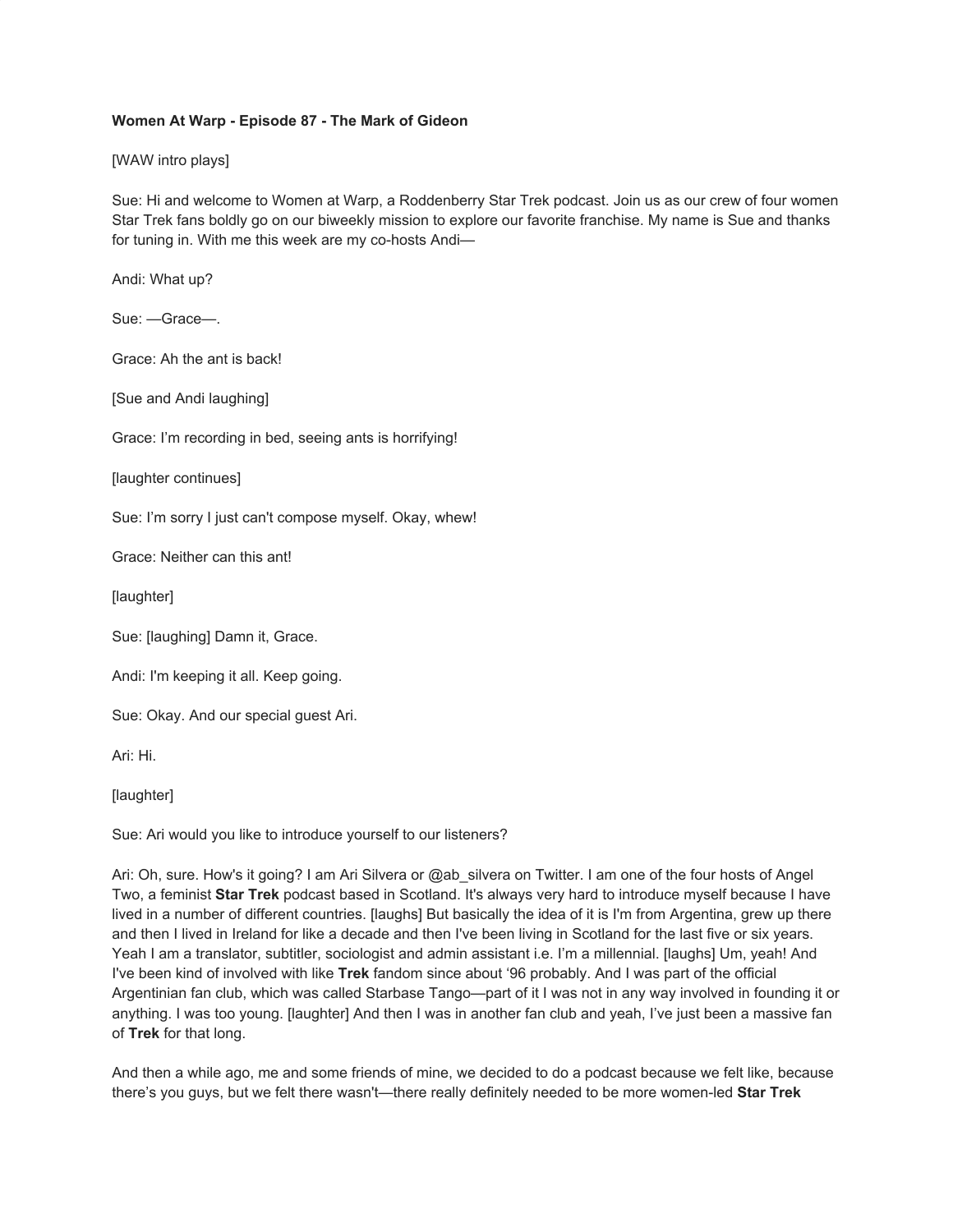podcasts. It's very weird that there aren't, considering how crucial women have been to **Star Trek** fandom and the other shows. And yeah we just had a lot to say because the four of us come from very different experiences. Me and Fiona are very hardcore long term fans. Fiona has actually met a lot of the cast of all the different shows. MJ is very new to it and Sophie's kind of in the middle. So, yes it was kind of like—yeah I don't know I'm rambling now a bit. [laughter]

Sue: That's what we do here. [laughs]

Ari: But just to let everyone know, my accent always fluctuates and that's not something that I have full conscious control over. So, I might—some things that I say might sound American. Some things I say might sound very Scottish or very Irish or just whatever. Anything in the middle. A lot of people are like, "Oh, your accent sounds vague," but it's literally because I just speak—it comes out of the way the way it comes out, you know what I mean?

[all laughing]

Andi: I think it's a cute accent.

Ari: Oh, thanks!

Andi: That's cool. I like the idea of fan clubs all over the world. I love that about **Star Trek.**

Grace: Yeah.

Andi: Thinking about that fan club in Argentina. That's cool.

Ari: It was pretty alright.

[all laughing]

Grace: And you've got a pretty unique experience in getting to experience fandom in, not only multiple countries, but multiple continents.

Andi: And languages.

Sue: Yeah!

Andi: That's cool.

Sue: All right. So, our main topic today, we're going to be discussing **Original Series** episode from season three. Episode 16 *The Mark of Gideon*. You might be asking yourself, "What, why?" because this is not a great episode. However, it does give us a lot to discuss. But before we get there we have our typical housekeeping to do. Our show is entirely supported by our patrons on Patreon. If you would like to become a patron you can do so for as little as one dollar per month and get awesome rewards. From thanks on social media to silly watch along commentaries. Recently we watched *The Magicks of Megas-tu*.

Grace: Oh my god.

Sue: Grace had never seen it before.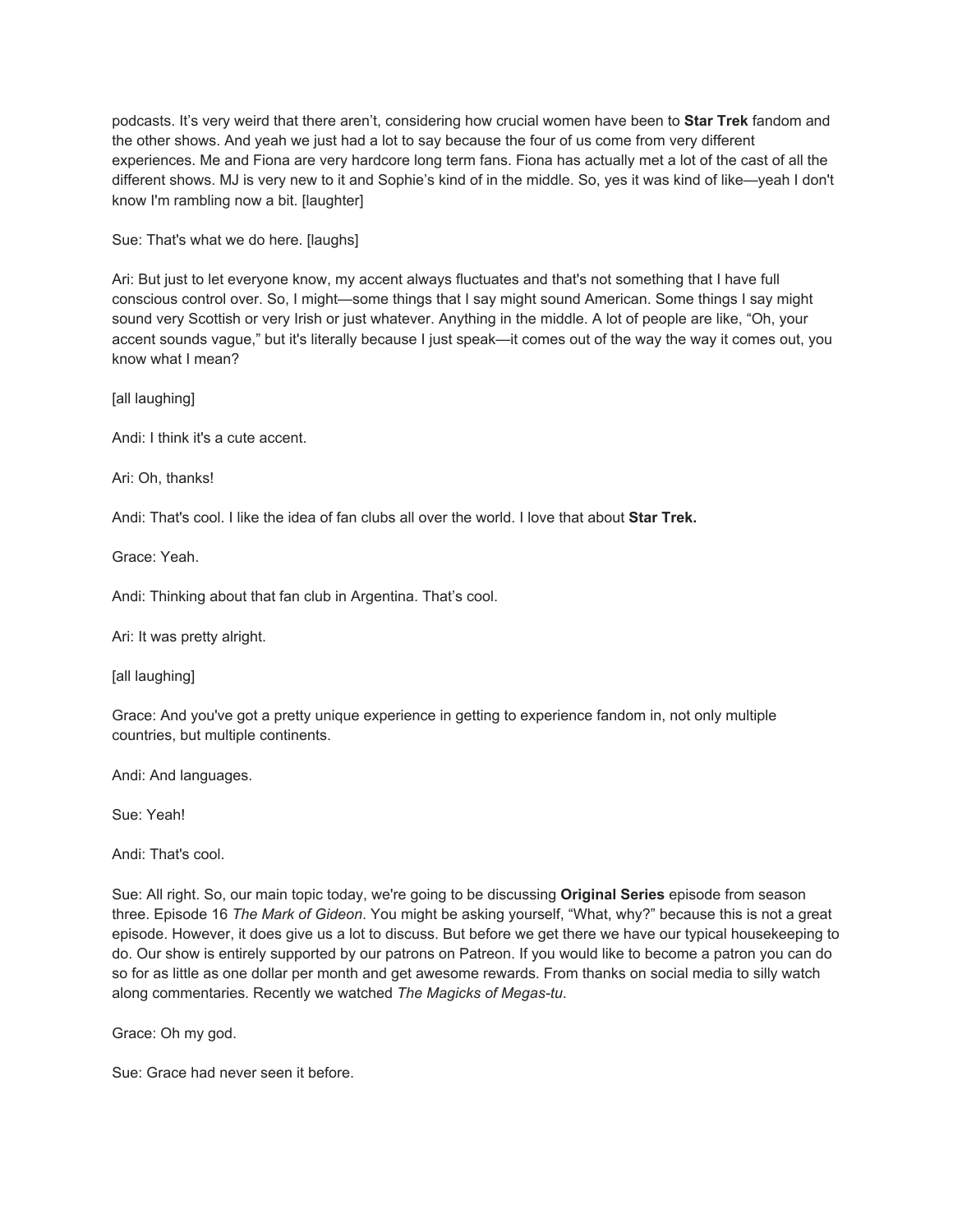## Grace: Oh my god!

Sue: So you can imagine that. [Grace & Sue laughing] And if you'd like to join us on Patreon you can do so at [patreon.com/womenatwarp.](https://www.patreon.com/womenatwarp) You can also support us by leaving a rating or review on Apple Podcasts, Facebook, or wherever you get your podcasts. Additionally, conventions coming up. We have Star Trek Las Vegas, where Grace and I are planning to be. I'm planning to be at Dragon Con and then I'm also hoping to be at Northeast Trek Con in October. So if you're in the area of any of those conventions or planning to attend let us know. Stop by, say, "Hi!" Hopefully we'll get some meet up scheduled. And that's all I got.

Grace: Cool.

Sue: So, who would like to give us a quick summary of *The Mark of Gideon*?

Andi: I want to hear how Grace breaks this one down.

Grace: Let me set the scene for you. It's another one of those, you know, "We're going to beam down to the planet. We got to solve this planet's thing or whatever," and you know Kirk is like, "I'm going to personally beam down because these people are super anal retentive about who's allowed to visit their planet blah blah blah blah blah." Apparently they're super health freaky conscious and don't like people with outside germs coming in. So, Kirk gets beamed down, but he ends up back on the Enterprise. Except there's nobody there.

Andi: Dun dun dun!

# Ari: [laughs] Credits!

Grace: [laughing] Which is not only odd for him, but also I imagine really rough for all of the extras.

[All laughing]

Grace: So, basically Kirk is all alone on this empty version of the Enterprise until he runs into this lady who's like super jazzed to be on this big empty ship. And I love that the first thing we see of her is pretty much a shot of her from the back. So, it's her alligator granny panties, [laughter] which haunt you for the entire episode, I tell ya. So anyway what he gets from her is that currently the planet that he was supposed to beam down to is super overpopulated to the point where you are constantly in rush hour traffic, but with people. So, Kirk's got to figure out: how did he get here and how does this relate to this planet Gideon? While the people on the actual Enterprise are just figuring out, "What's up with Kirk? Where did he go?"

Andi: Pretty much, pretty much.

Grace: Yeah and [laughing] that's what they pay me to do on this show, Ari.

Andi: [laughs] This is the kind of analysis your Patreon dollars support, guys. [laughter] So give us money.

Sue: I hate to say it but I think **These Are the Voyages** might have you beat [laughter] because their one sentence synopsis of this episode is: Alien beauty seeks to use Captain Kirk to bring death to millions of people.

[raucous laughter]

Grace: Misleading on multiple levels.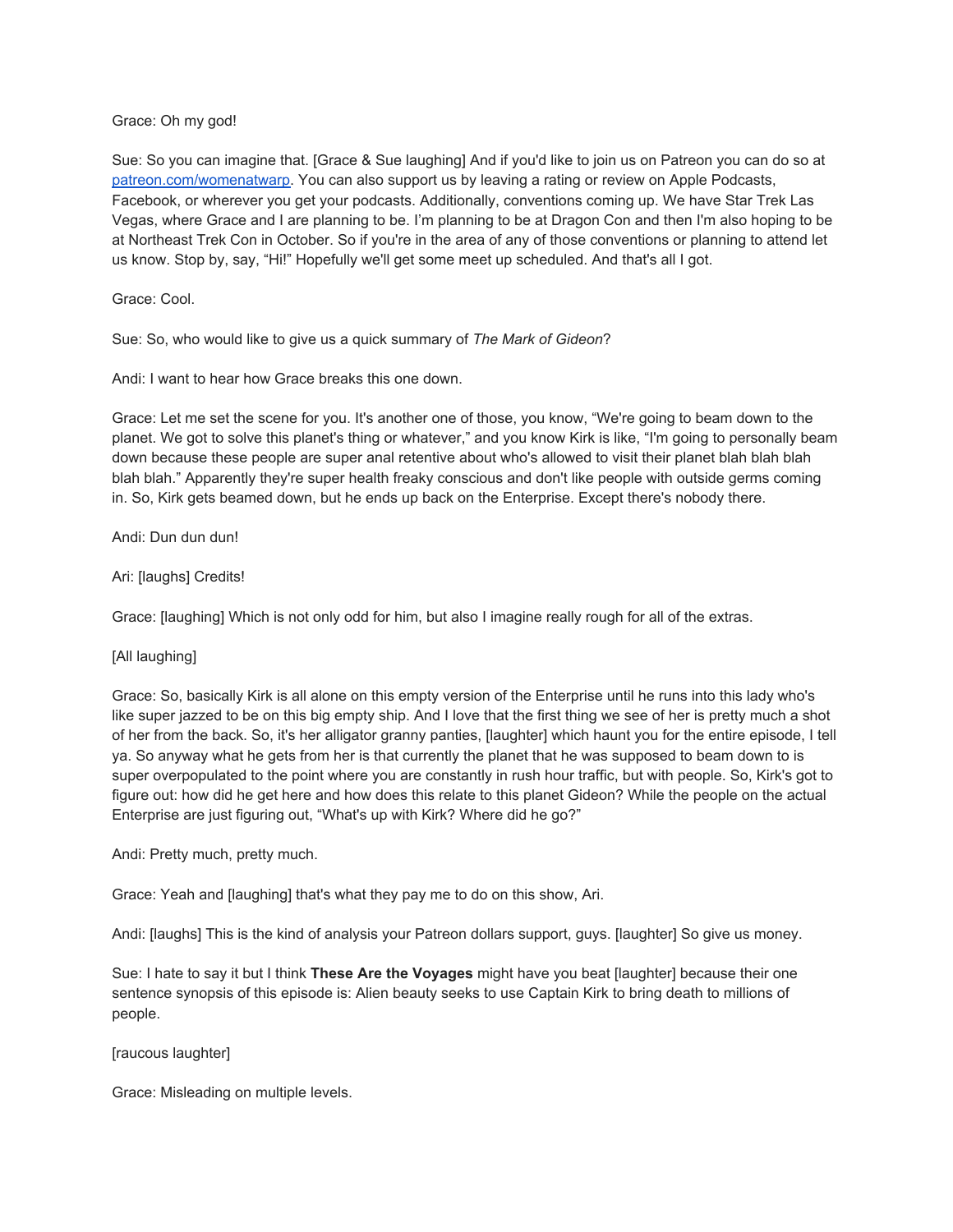[laughter continues]

Andi: That's amazing!

Sue: It's not *in*accurate.

Andi: The thing that makes me laugh about that is it's kind of like, you know how when they're like, "Explain a TV show badly." That's exactly what that is. That should be #ExplainAStarTrekEpisodeBadly.

Grace: Should we issue a challenge to our listeners to explain this episode better?

Andi: Yeah, absolutely. But the thing is it's not technically inaccurate. [laughs] But that's what I love about those.

Grace: Yeah, the reveal that we get through the episode is that the woman, Odona, is the daughter of the head of the planet and they're trying to get her infected with a disease that Kirk once had so that she can rejoin the population and infect other people and kind of, you know, thin the herd, as it were because their overpopulation is so bad.

Andi: It's a gangbusters plan. [sarcastically] It's really rational. It makes a lot of sense and it's not immoral at all, I think.

Ari: [laughs] Now, I just want to point out what you are saying that you know the experts were bummed out by the empty ship, my first thought there was like, "Yeah, they might not get paid but at the same time they don't have to be around William Shatner," and that had to be [laughter] a wonderful experience for them.

Grace: They don't have to be around William Shatner and they don't have to be pretending not to stare at the f—king alligator granny panties.

[laughter]

Andi: Also, we have to say that probably the set designers were pretty stoked to take a week off.

Grace: [snickers] Yeah.

Sue: Yeah. I mean third season, budgets, and I mean, as Keith Decandido put it on a Tor.com rewatch, "Only in the budget raised third season of Star Trek could you have an episode about the dangers of overpopulation in which the primary visual is a bunch of empty corridors."

[laughter]

Andi: That's true.

Grace: The thing is they built a spare model of the Enterprise to trick Kirk into thinking he'd been beamed back on. It's like, if you're at such a loss for space [laughter] how did you have room to build a freaking Enterprise?

Sue: Build a high rise!

Grace: Are people going to move in there afterwards?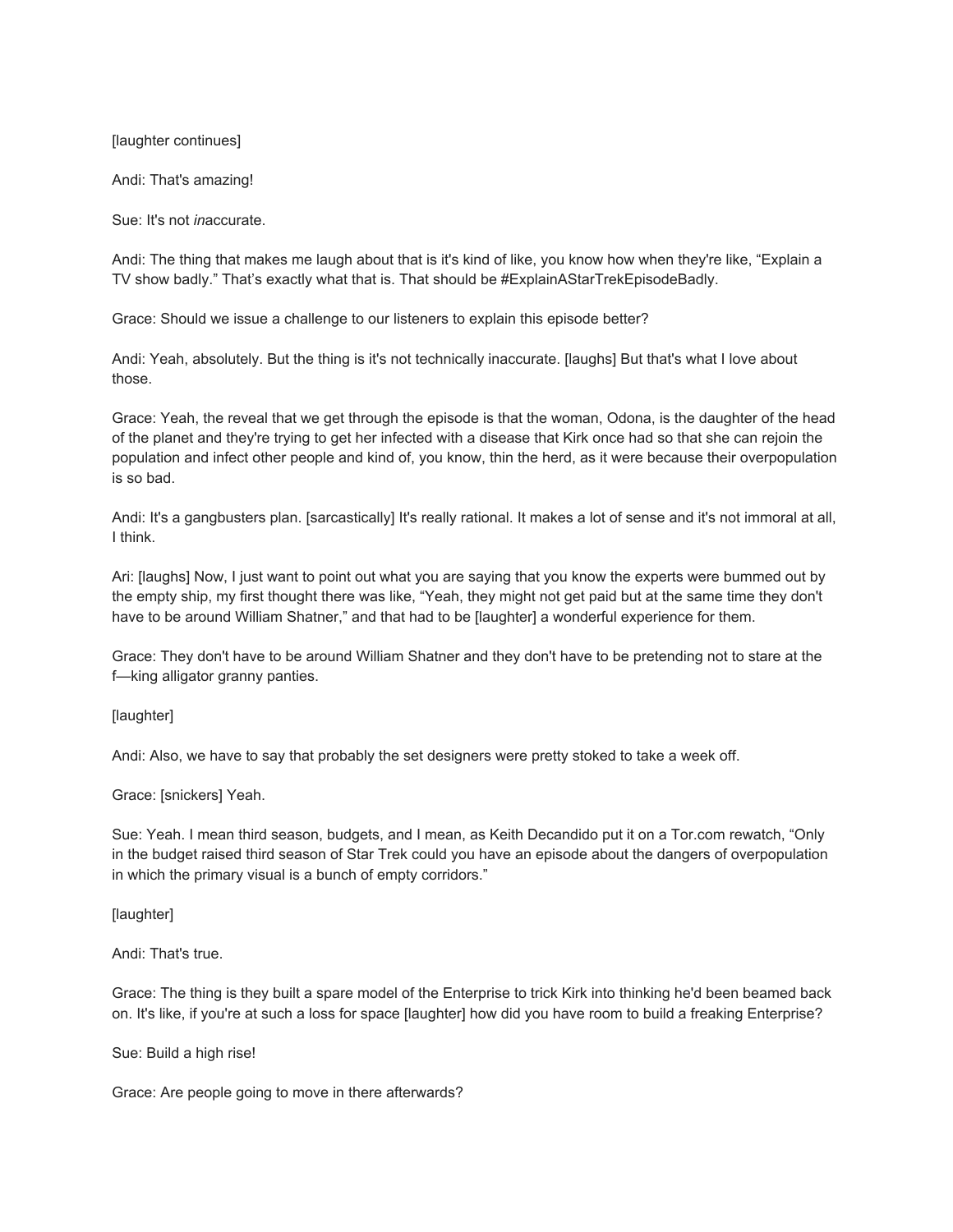Sue: I hope so.

Ari: Is it going to be social housing or, you know, hospital?

# [laughter]

Andi: I really would love to see their planning board for this. [giggling] So, picture their big whiteboard and they're like, "Okay, overpopulation. Clearly we've got to kill some people." and then they're like, "Step 1: Make a fake Enterprise. Step 2: ? Step 3: profit." And it's like where is this coming from? What kind of steps did they come up with?

# [laughter]

Sue: The plot makes zero sense in that way because where did you put all those displaced people? Why is this even necessary to trick him into thinking he is on his spaceship, but it's empty?

Grace: Yeah. My very favorite thing about this episode though is the only visual proof we get that the planet is in fact overpopulated, is this recurring just window out into a group of the same 10 people just bumping into each other.

[laughter]

Sue: Walking in a circle.

Grace: And I think that would make for a great group cosplay.

[laughter]

Sue: That would be amazing.

[all laughing]

Andi: I just love that—okay, so, one of the first things that Kirk does is make out with the mysterious woman. Because, I mean, who wouldn't just make out with a mysterious woman? And while he's making out with her it's like [makes a dreamy musical transition sound] and then there's just all these people staring at them. [laughs]

Ari: All the floating faces?

Andi: Yeah!

Grace: Yeah that's super creepy. I will give this episode that and it does totally remind me of **The Twilight Zone** episode where the astronaut realizes he's been put in an alien zoo and the curtains just part and there's all these aliens standing there just staring at him.

Sue: I want to point out that that moment, where they cut to the people watching them kiss, was specifically requested by Gene Roddenberry.

[laughter]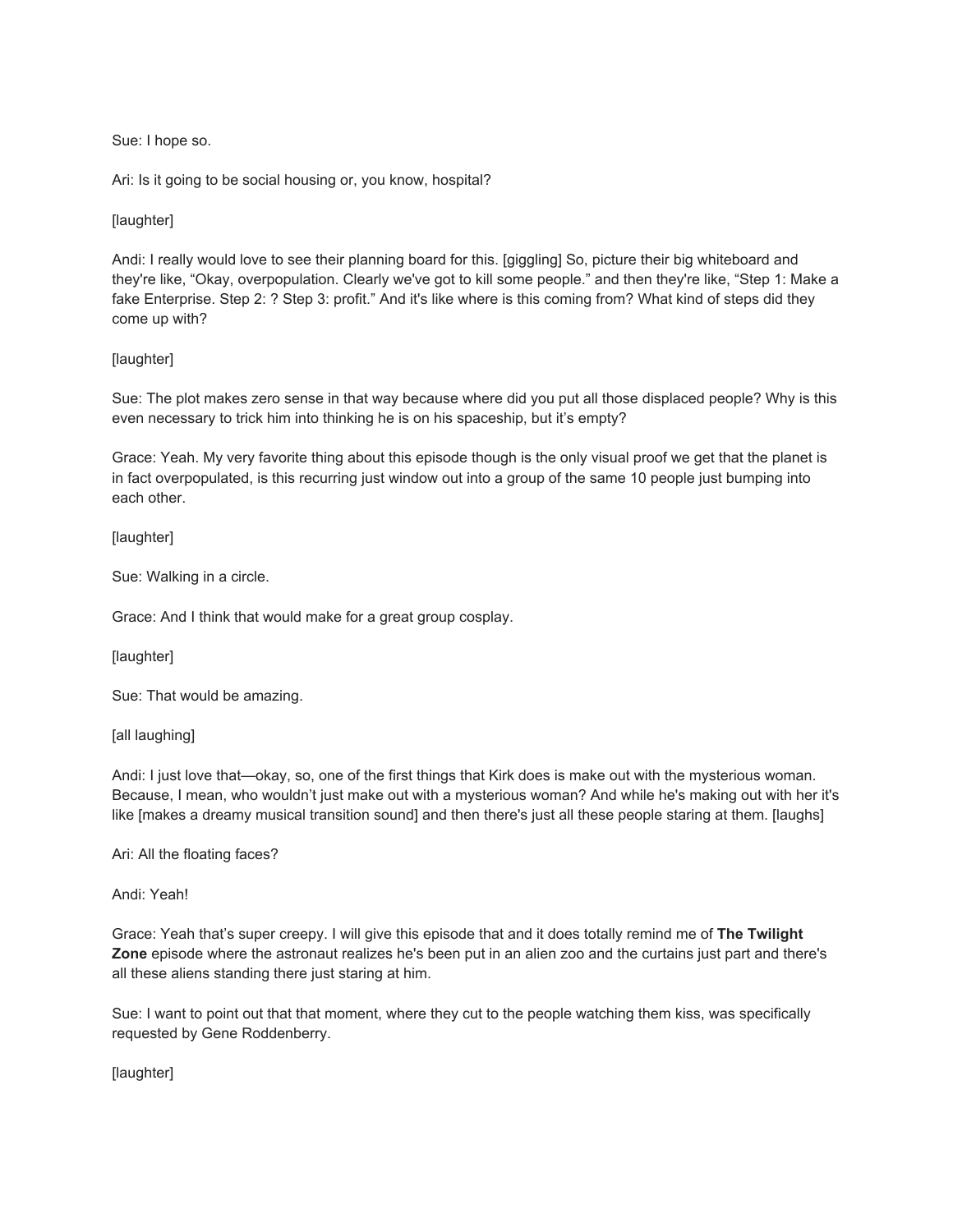Andi: Why am I not surprised by that?

Grace: Oh my gosh this planet is full of pervs.

Sue: His note to the editor as printed, again, in **These Are the Voyages**, which is my favorite book, says, "On Kirk the girl's kiss," [scoffs] the girl, "on the Enterprise: don't let Kirk and the girl break and exit. Instead, cut to screen and people watching."

[laughter]

Andi: Later on we also see that the whole time her dad has been watching her seduce Kirk.

Grace: [sarcastically] Oh that's fun!

Andi: That's an extra layer of creep. [laughs]

Sue: Well, and it was Bob Justman whose idea was that like, "Well, maybe instead of disease, maybe Kirk should sleep with Odona and they can breed in imperfections, defects, into the population that will cause an earlier death." Are you kidding me?

Grace: That's a really dumb idea. You're going to solve overpopulation with more babies?

Andi: Is it a worse idea than what the Gideons did, or?

Grace: Let's be real, any of the ideas are pretty terrible here.

Sue: Before we even go into that, can we just discuss that this isn't even what overpopulation is?

Andi: Yes.

Ari: [laughs] See that's the thing because the thing that surprised me about this episode—I literally had never seen it until I sat down to watch it today-

[Sue makes a surprised noise]

Grace: Same here, actually. [laughs]

Ari: Yeah, I don't always—I'm not always very [inaudible] with **The Original Series**, but what surprised me about the episode is that, it's overpopulation is just—I thought it was going to be an episode about overpopulation, but actually what it really felt like it was, was just the bad consequence of the other stuff that the episode is exploring, you know? And well, the other thing that surprised me about the episode, but it shouldn't surprise me, was that literally we spent the first half of the episode like [high pitched], "Ooh it's a mystery! What's happening. I don't know."

## [laughter]

Grace: I like that Mario is describing this episode.

[all laughing]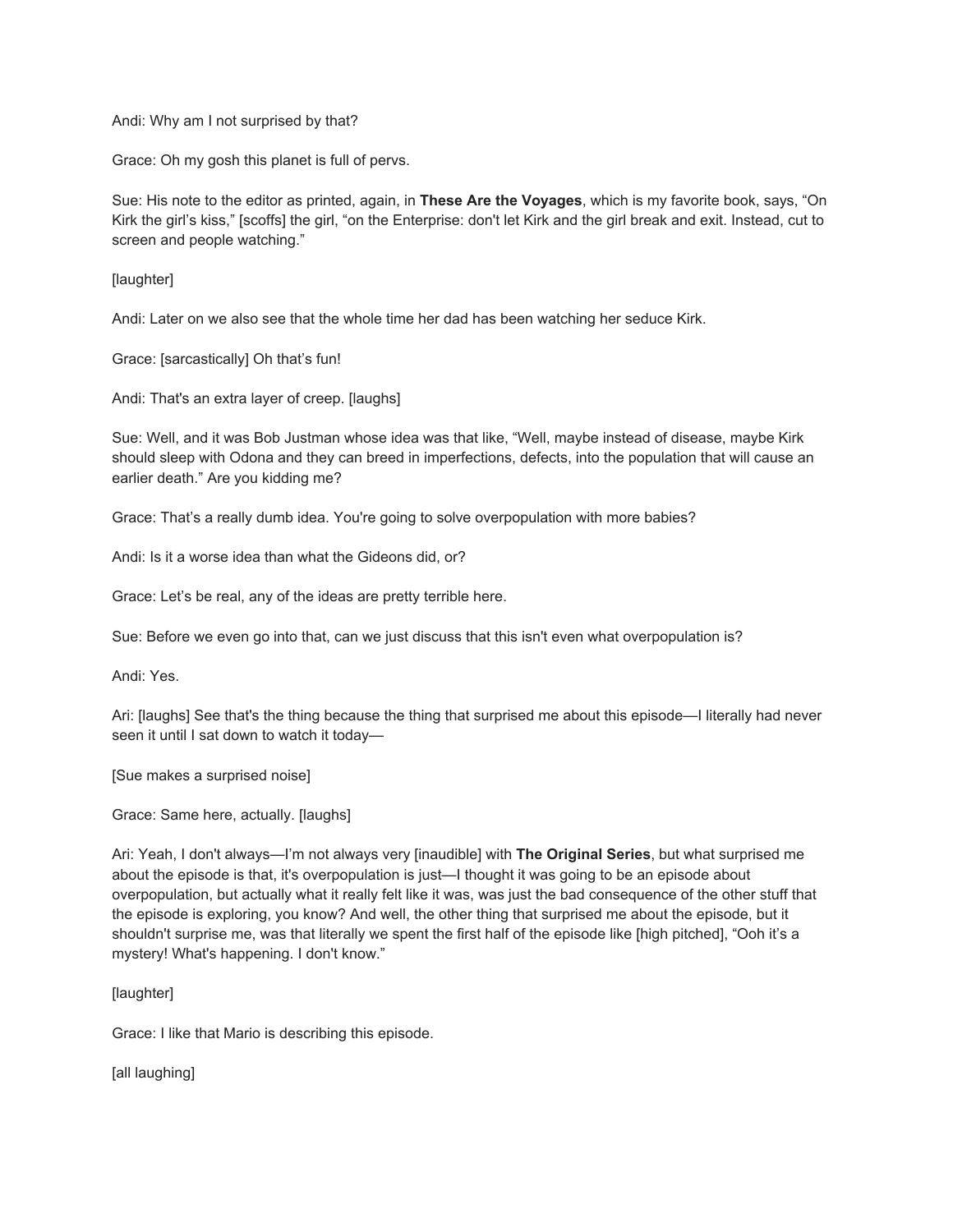Ari: I have this thing, it's like a running gag with MJ who is an Angel too and also my housemate. We watched **Discovery** together and I wasn't a big fan of it and we have this running gag where the writing room of **Discovery**, I don't know if anyone will get this reference, but the writing room of **Discovery** is basically one of the rubies from **Steven Universe** who is called Navy.

[laughter]

Grace: Oh my god.

Ari: [high pitched] You know the one that speaks sort of like this? [normal voice] And so it's like [high pitched],"Oh, I don't know. Maybe we'll make Kirk fall in love and kiss the pretty lady!"

[laughter]

Grace: Navy has been writing Star Trek all along? [laughs]

Ari: All along. Because she's evil.

Sue: Oh, that's great.

Grace: That would explain why they like toying with our emotions so much, wouldn't it?

Ari: I know! But that's kind of like the running joke. So that's why I'm like, [high pitched] "Oh I don't know maybe Kirk falls in love? This week? Again?"

[laughter]

Grace: It's a Tuesday so it's time for Kirk to meet the love of his life.

Andi: And then leave her 15 minutes later.

Grace: After giving her mono..

Sue: [laughing] Oh, no!

Grace: That would've been my favorite twist of the episode if they'd been like, "You're giving her vegan meningitis," or whatever the hell it's called. He's like, "I gave her mono. It's a thing that happens when you make out with too many people sometimes."

## [laughter]

Ari: I was disappointed that the budget of the episode didn't stretch to having that thing that they in **The Original Series** sometimes when there's a romantic scene and then suddenly both characters are shot in soft focus.

## [laughter]

Grace: We get some brief soft focus but I think that's just Vaseline on the lens.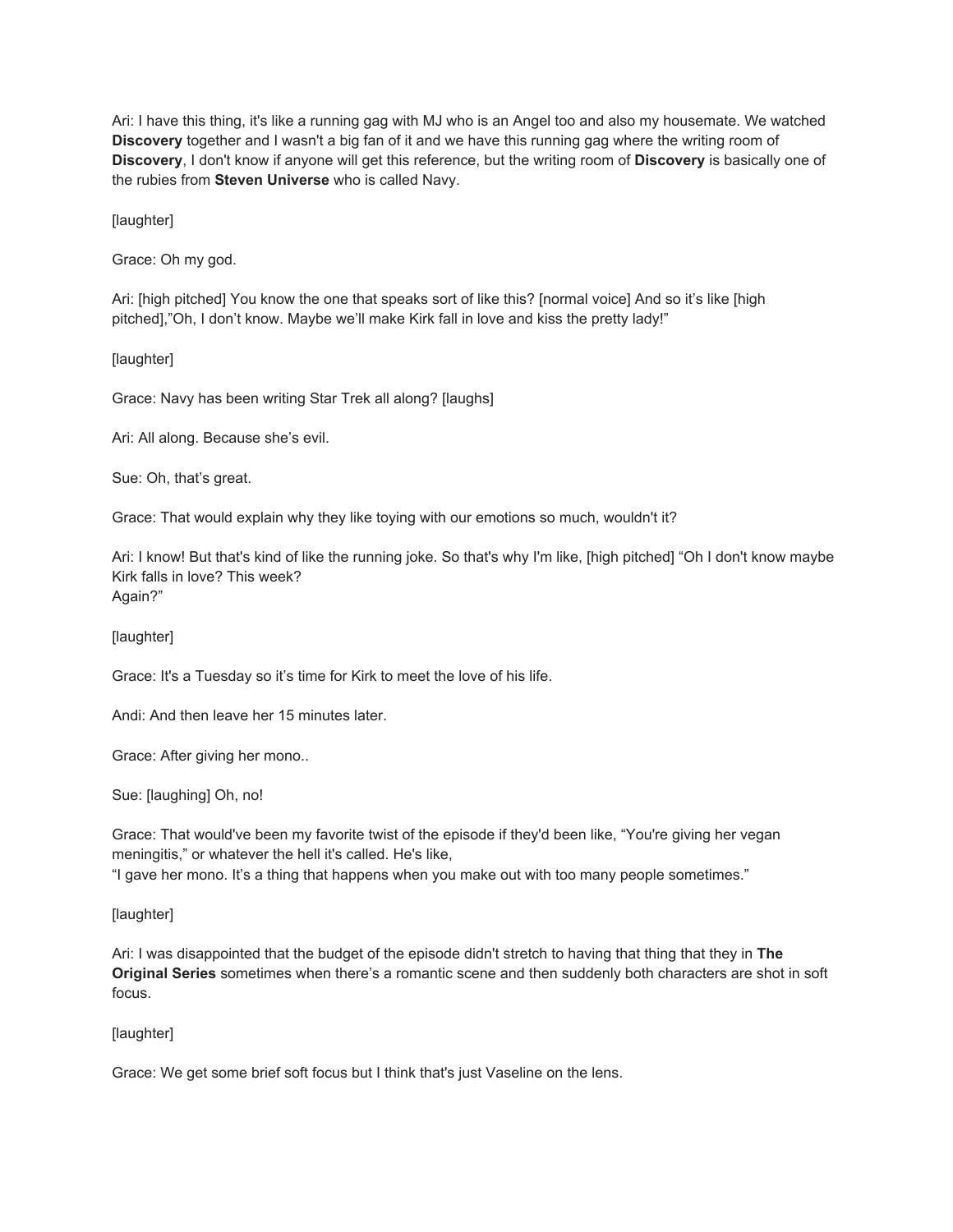# [Ari laughs]

Grace: So they have a budget for their soft focus.

Sue: So, really in real life, coming back to things—

Andi: [sing-song] Sue's sociological corner!

[Grace makes musical noises]

Sue: Overpopulation is not overcrowding. It's not like living in Times Square, which is my nightmare. Overpopulation is when a population can't be maintained with the resources in an environment. So, running out of food or I mean I guess, technically, space, but you're going to run out of food way before you run out of space because you need the space to create the food.

Grace: They've got replicators but they don't have multistory buildings on this planet I guess.

Sue: Right? I guess, but they never address resources on Gideon. Apparently they did in earlier drafts of the script. There were scenes that were written in about Gideons who were stealing food and how what a crime it was and how punished they were going to be because of the limited resources and that could have actually, in my opinion, added to this danger of overpopulation, but they don't mention it at all. It's just people crowded around. But while I'm talking about the episode I do want to mention that this was written by Stanley Adams or co-written by Stanley Adams, who played Cyrano Jones in *The Trouble with Tribbles*, and came about because he was chatting with Gene Roddenberry about his pet topic of overpopulation. So, just kind of interesting how that came about, I think.

Andi: Yeah. Another thing I want to point out about the popular idea of overpopulation is that it's super racialized.

Grace: Oh, yeah!

Ari: Yep.

Andi: So, when we hear people talking about overpopulation in today's society it's almost always directed towards non-white people. So, right now there's all these articles that I keep seeing on my timeline that are like, "Oh no, the American millennials are not having enough children because our birth rate is plummeting and everyone is sad about that!" But if you start talking to a lot of super racist people you'll notice that overpopulation is a well that they keep going back to about when we're talking especially about, say, Africa.

And so I—there are a lot of issues with the concept of overpopulation to begin with because it's not that we have we don't have enough resources on planet Earth for everybody, it's that those resources are all concentrated in the hands of a handful of people, really. And so really the problem is not our resources, it's our resource management. So, I just want to throw that out there as we're talking about overpopulation as a concept is that, notice who is worried about overpopulation and what population they're worried about, I guess, getting too large and you'll always notice some extremely gross racial aspects to it.

Grace: Oh, yeah. It's weird how often that conversation will go too in that really cynical people will turn to the, "You know what we need? We need a plague to wipe out all the poor or dumb people or something."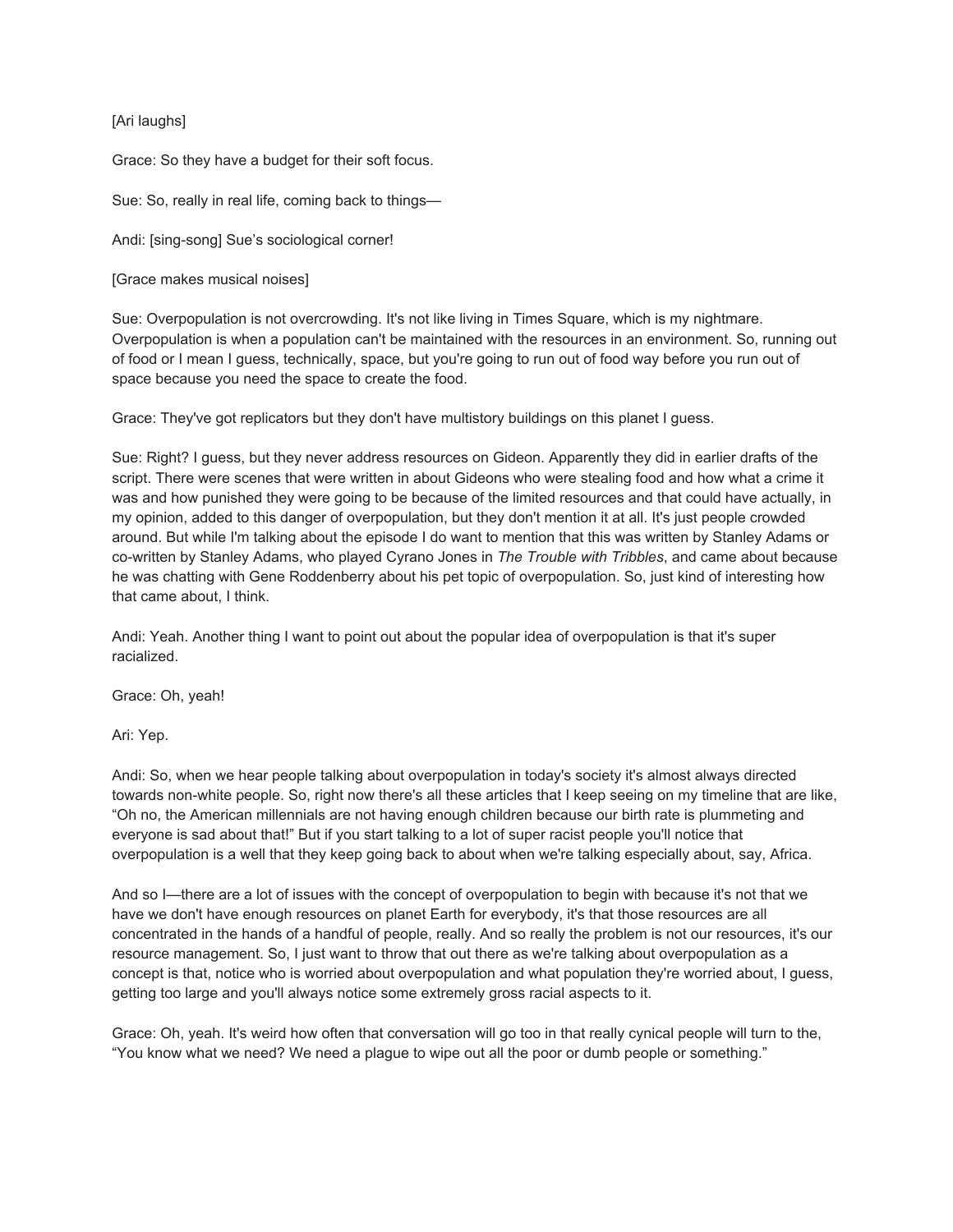Andi: Or even like when Katrina happened. In Chicago, one of the members of the Chicago Tribune board wrote a piece about how Katrina was actually good for New Orleans because it helped them rebuild the city and blah blah blah.

Ari: Wow. Oh my god that's so grim!

[all agreeing]

Andi: Yes, absolutely. And she got roasted for it, obviously, because what?

Ari: Hopefully literally!

Andi: Yeah, well, she basically was saying that Chicago needs a Katrina is essentially what she was saying.

Grace: [outraged] What is wrong with her?

Andi: Yeah, absolutely. And the undertone of that is that we need to wipe away the poor and mostly people of color, let's be honest here, people. And then we can gentrify what's left, is essentially the argument there. She made it very poorly.

Sue: I mean it's super Ebenezer Scrooge, right? " Why don't you just go ahead and die and decrease the surplus population?"

Grace: Yeah.

Andi: Yeah, but they also want the labor so, [sarcastically] oh no! What do they do?

Grace: [sarcastically] They can't run sweatshops without people to sweat!

[laughter]

Andi: Yeah. So, anyway, this is why whenever overpopulation as even a concept comes up I start to cringe even before the conversation happens because overpopulation is not a problem that we face.

Grace: And it is such a loaded term in that sense.

Andi: Yeah, absolutely.

Ari: Yeah. You know that's the thing with that, you know, these very racialized ideas of overpopulation—see, I used to be much more, shall we say, delicate about talking about the fact that I'm Jewish and my family survived the Holocaust. But with the rise of the Alt Right and Neo Nazis and stuff I feel like I don't really have to be quiet anymore. So, when somebody comes up with something like that IRL, I'm like, "That is literally the Nazis. You've literally supported a Nazi policy. Well done." Because gloves are off now, you know what I mean? It's like, why would I not say it, you know? (They're) like, "Oh, yeah I wish all the stupid people died." (I'm) like, "Cool, Adolf!"

Grace: That's eugenics!

[Andi laughs]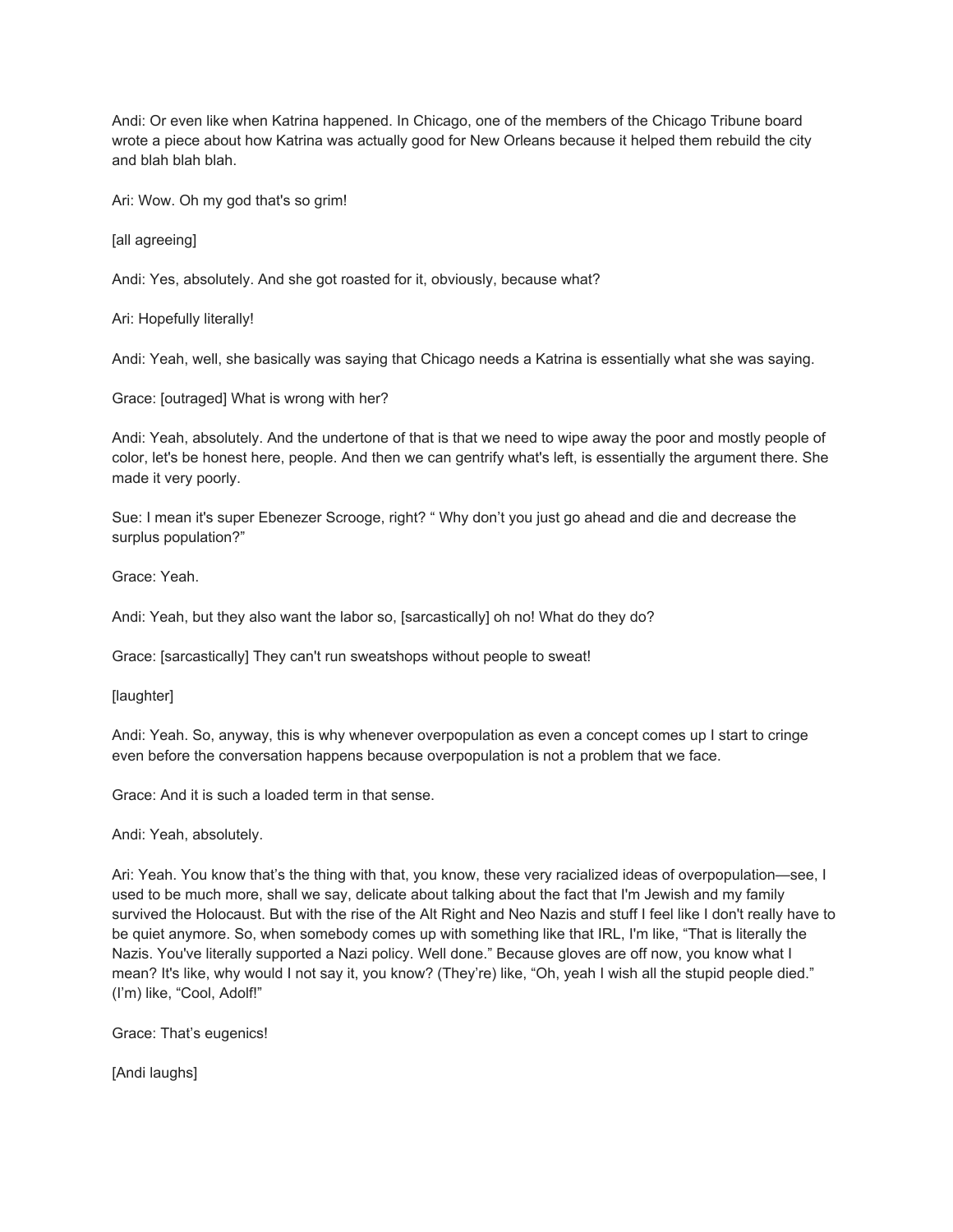### Ari: "Thank you, Eichmann!"

Andi: Yeah, absolutely. And I think it's one of those things that when concepts like this come up we have to push back on it, not just as a logistical problem, but as a moral problem. People often try and bring it up as like, "Oh, I'm just trying to solve problems rationally," but no you're not.

#### Ari: [laughs] So rational!

Andi: So, I don't know. We could go on a tangent about what is considered logical and what isn't and how often morality gets stripped from that conversation, but we're trying to talk about *Mark of Gideon* so let's try and—

Sue: I mean, we can talk about morality and ethics and those being stripped from the conversation in our next topic to talk about in this episode, which is birth control.

Grace: Yeah!

Andi: Absolutely!

Grace: Before seeing this episode I genuinely knew it as, "Oh yeah, the one where Kirk offers condoms to some aliens."

#### [laughter]

Sue: So, there's a gif of that scene that I tweet every now and then with just the second half of Kirk's little speech where he's saying, "You know, you could teach people about ways to safely prevent conception." And literally every time I send that out people come back at me and they're like, "I honestly thought this was a @SwearTrek gif. This is real?" It is kind of astounding that Kirk would have that kind of line, you know, in 1968.

Andi: I mean, it's pre Roe v Wade.

Grace: Yeah.

Andi: So it really was very, I mean, I feel not birth control so much, although reproductive rights in general kind of go hand in hand here, but I feel like this would be something that would be surprising to have on TV now, in some ways.

Sue: Absolutely.

Grace: Oh, absolutely!

Ari: Yep!

Andi: Because we're having such a backlash against reproductive rights at this exact moment in time. It's just, it's really interesting to me that he's like, "Guys there is a solution to your problem."

Grace: It doesn't involve, you know culling the herd.

Sue: Right.

Andi: [laughs] Culling the herd.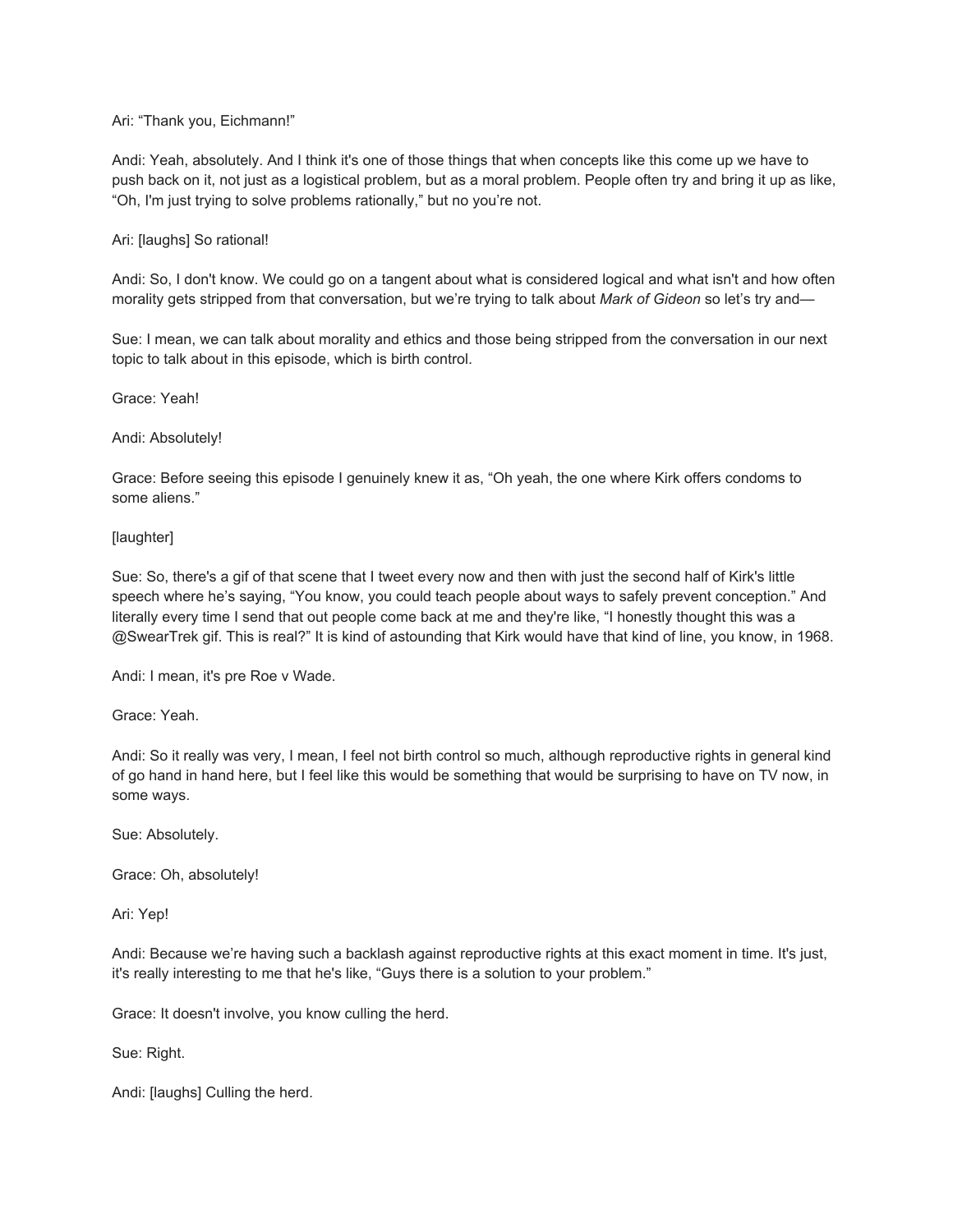Sue: He does, unfortunately, also use the—Kirk, being he—also used the word 'sterilization.'

Grace: Yeah. Again, a loaded term.

Sue: But I also—I read, I guess, an argument or an explanation from somebody that, you know, 50 years ago didn't mean the same thing. And implied that really Kirk was talking about the pill, right? Because it's a chemical means to contraception. And when he's talking about devices to prevent conception he was talking about condoms.

Andi: Yeah, see, when the sterilization line, as loaded as it is, I was thinking he meant vasectomies.

Grace: That's what I thought too.

Sue: I would like to believe that. [laughs] That's how I choose to interpret it.

Grace: That's the more comfortable thing to believe.

Sue: Yeah.

Andi: I mean, I very much doubt he was like, "Sterilize your population!" But, I mean, who can tell now really what he meant?

Grace: Or offer free vasectomies.

[laughter]

Sue: The Federation will provide whatever you need.

Ari: Okay. So, now that you mention The Federation, this reminds me, the biggest, in my opinion, issue with the episode in terms of its internal logic; I mean we know that they are xenophobic, which already raises a very big question about why do you want to be in The Federation?

Grace: Yeah.

Sue: Why did they want to *join* The Federation?

Ari: Yeah! And the thing is that—the whole thing is they're isolationists because they know that any diseases will break their... that balance that they have where they're really long lived and stuff. But even—there are ways of achieving—the thing is, right, there is a solution to their problem without even changing their philosophy, if you want. Which is Starfleet goes with a fleet of ships and moves them to unpopulated planets.

Andi: Yeah, there are a lot of solutions that they just zoom right past to making their cool ship.

Grace: Yeah.

Andi: They're like, "Okay, but have you considered making a giant replica of the Enterprise?"

[laughter]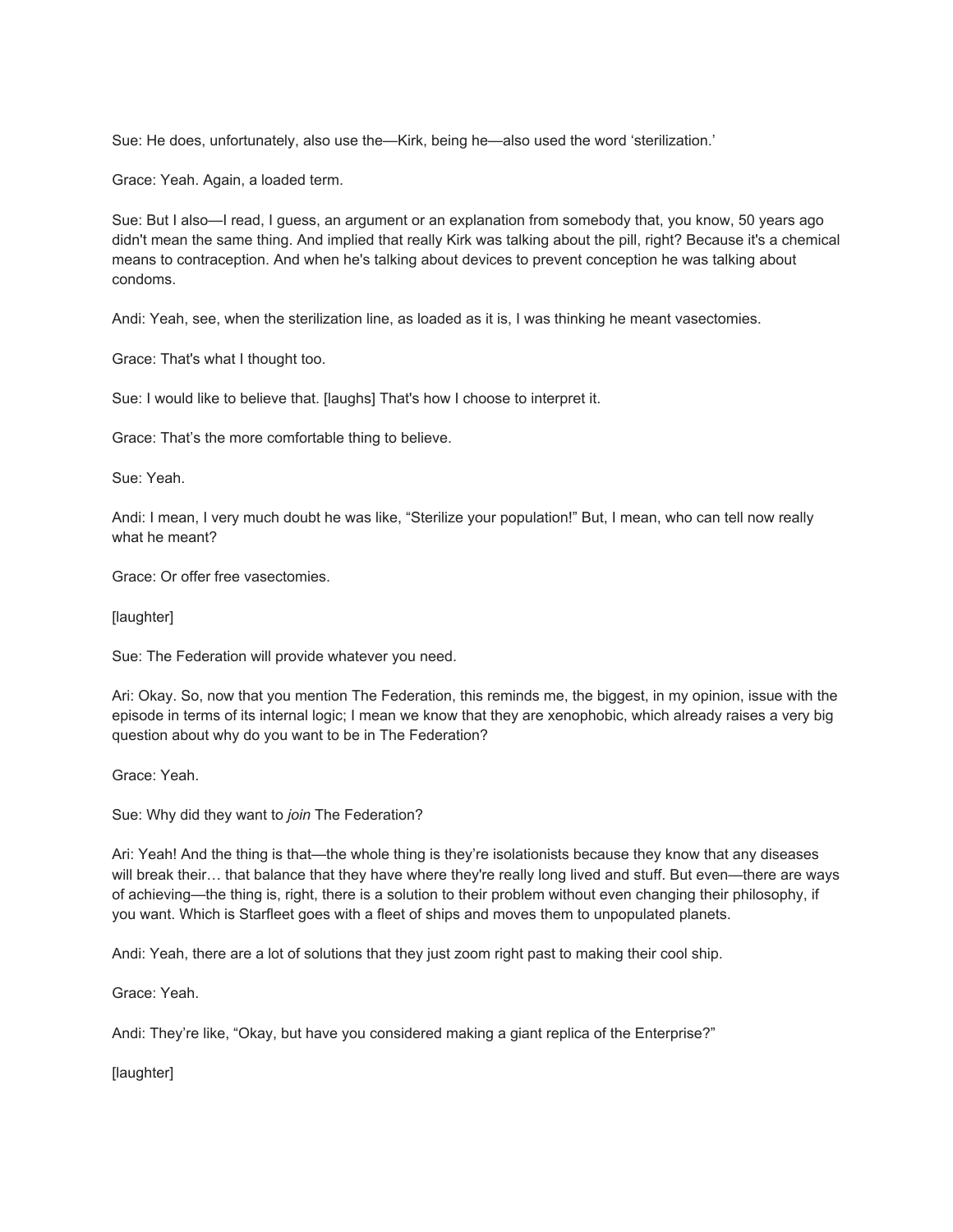Grace: "I know it's probably gonna take up a lot of valuable, valuable space, but have you considered it?"

Ari: [laughs] It's like they were locked in a room for three days sweating, eating snacks, and trying to figure out how the hell to solve this problem that has destroyed their society for generations. And just one of them offered the fake Enterprise and, "Let's get Kirk. He has that vegan virus," or whatever. And then they were like, "No, John, that is ridiculous."

Sue: But how did they know that? Why did they have access to Kirk's medical records?

Grace: They just read his Twitter feed.

[laughter]

Ari: "Got the vegan conjunctivitis today!"

Grace: [laughs] Did you say vegan conjunctivitis?

Ari: [laughing] I can't remember what it's called.

Grace: It's when you've got tofu breath.

[laughter]

Sue: They just assume with his reputation that he has some kind of STD, right?

[hearty laughter]

Grace: It's a fair assumption.

Ari: But I just feel like the guy that proposed the fake Enterprise idea—they were like, "No, that is pie in the sky. That's ridiculous." And then after the fifth day of not finding a solution they were like, "Fine, John! We'll do your Enterprise idea! We're going to evacuate a neighborhood and build a fake Constitution class—top of the line of Starfleet, John! Just because you gave me the idea. I am so tired, John! I haven't seen my family in weeks and I see them all the time!"

[laughter]

Andi: Ah, that's funny. I do want to say, though, the first time I saw this episode I thought it was mind numbingly silly, and it is. This solution they've come up with is so irrational, it's so hilarious. But the thing that I do like about some of the themes in this episode is, kind of, the idea of how policy is made. And you can see this too with Spock when he is complaining about honesty in the bureaucracy of Starfleet and The Federation and his frustration with, "Have this problem, we have the tools to solve this problem, but you won't let me solve this problem because of these arbitrary rules that you've imposed on me."

And that kind of goes throughout the whole episode here, where you see this is how public policy gets completely crapped on because you have—okay, so, we have a problem. How will we solve the problem? Okay, here we found the best solution. Well, it's not politically popular so we're not going to solve it and then we're just going to run in circles over and over and over again. And I mean, this is especially annoying as an American, because there are a lot of huge problems that Americans face that are easily solvable.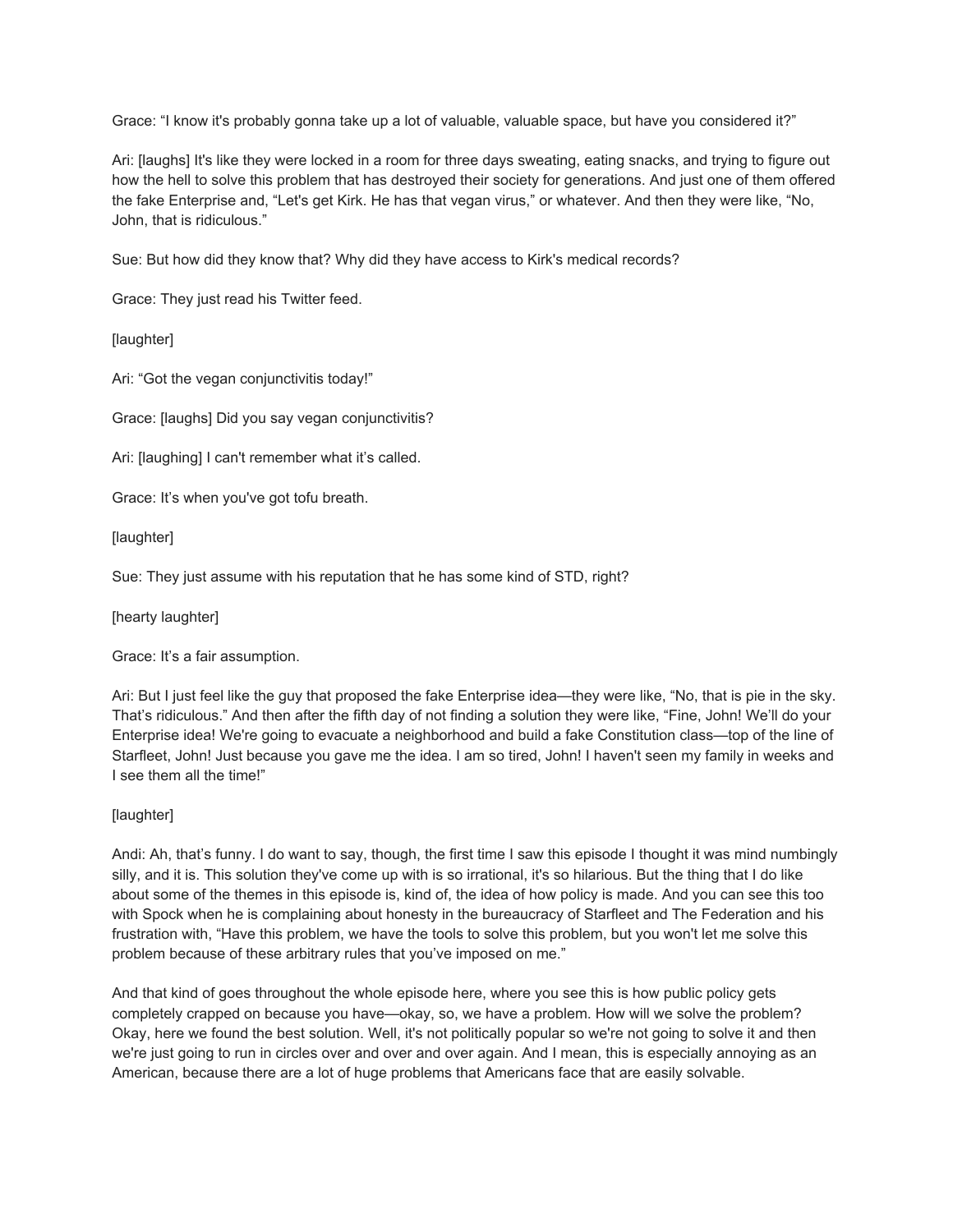#### Grace: Yep!

Andi: Gun control, is a great example. Mass shootings is a great example where we actually know the best policies that would reduce mass shootings and we will not put them in place because of politics. Or poverty. We know the solutions to these problems. They have been studied. It is known. It is known, you know?

Grace: These are all fixable things that we have the means to fix but for one reason or another we just aren't.

Andi: Yeah. Or healthcare. Healthcare is a great example. There are numerous countries that have great healthcare and we can't model it on their system because why?

Sue: Because it makes the people in power have less power, or at least they see it that way. That it evens the playing field, in some way.

Andi: Yeah, it's just<sub>,</sub> as someone who has a degree in political science and a background in learning how policy gets made, this is something that, you know, you want to tear your hair out over these conversations.

Grace: It's ass chapping, yes.

Sue: Something else that was in earlier drafts of the script was that Hodin was supposed to also get ill and then get scared and beg Kirk for the cure and then it was to be revealed that it was never intended for the council to get sick and die. But only the general population.

Grace: That sounds about right.

Sue: So that the ruling class would maintain their immortality and their power.

Andi: Yeah, they absolutely should have done that because that kind of goes back to you the thing I noticed right away which is that it's men that are making this decision and it's the woman that they have decided is going to be the sacrifice. I mean the whole vibe of him and his daughter and like, "Here's this problem," and blah blah blah blah blah.

Sue: And they come out and directly say that her death is meant to be a symbol.

Andi: Yep.

Grace: Yeah.

Sue: Because she's going to die so young.

Ari: I mean, it's hard, right, to not interpret this kind of stuff through the lens of where you're coming from because I honestly don't know what... I mean, obviously reproductive rights were in the conversation in progressive circles at that point, and I'm sure that the writers and producers of this episode were part of those conversations, but it really felt—and again this might be me interpreting it—but it really felt like this was the episode's way of, kind of, talking about how all of these situations that impact people. And they couldn't really focus it that much on women, I think, and I think that's a major flaw of the episode; that the woman is the main victim of this situation, but it's a situation created by and sold by men because it couldn't be too feminist, obviously, at that point in time.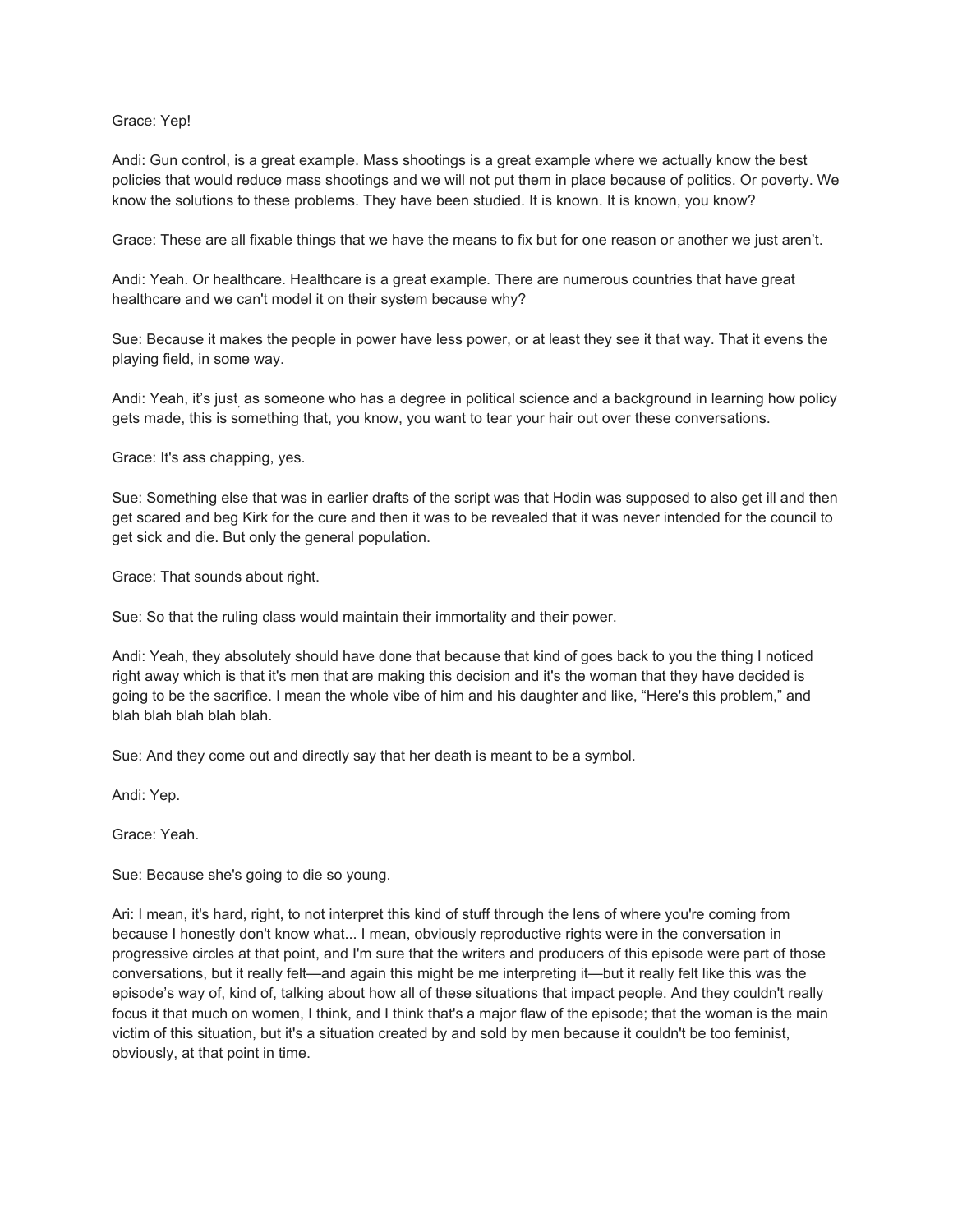And it's kind of—the situation where it feels like the bureaucracy, on the part of The Federation, and the ideology, on the part of the Gideon, has the effect of just this woman is going to be a sacrificial lamb because everyone is too obsessed with their own worldviews to actually work on the problem in a way that would benefit the most people. But, again, I'm not 100% sure that's where the episode was going, in a way, because overpopulation is a big topic in it and also literally the first 25 minutes of the episode are spent with, "Will they, won't they? Will Kirk and Odona get it on or not?" And also [high pitched] "What is happening? Oh!" You know?

Andi: See, this is why I feel like this episode could have been mixed into a really amazing episode because so much of it is focused on the mystery part of it and the solution of that mystery is so silly that it undercuts any of the creepy feelings that you might have felt from Kirk earlier. If they had just approached it in a much more straightforward fashion and articulated their themes a little bit more, I feel like this could have been a really strong episode because, as I said, the main theme, well, overpopulation, obviously. The other theme that I saw running throughout this is the obstacles that you find when you're trying to solve problems. I think that's super interesting and I thought Spock was great in this episode.

Sue: Mmhmm.

Grace: Oh, yeah!

Andi: He's just sitting there like, "[sigh] Why?"

Sue: Spock was super out of character, though. I mean, when do you ever expect to hear Spock say a line like, "The purpose of diplomacy is to prolong a crisis."

[Ari chuckles]

Sue: I mean, he might be right, but it's really out of character.

Andi: I don't know that it is because I was thinking about it when he said that. I was like, "How much of this is resentment towards Sarek?"

Sue: I mean, yeah.

Andi: That's what I was thinking the whole time, is like, he's sitting there and his father is this famous diplomat and he's so frustrated with diplomacy and he makes a point of reiterating that he is a scientist first and foremost. And I just find that really interesting and it just made me think about some of the father/son dynamics and how fraught they are between the two of them.

Sue: I think it's also super interesting that the discourse Spock has with Hodin is specifically meant to reflect the 1967 Senate Foreign Relations Committee hearings with Secretary of State Rush, where he was questioned about Vietnam and the Middle East and got a lot of criticism for remaining evasive.

Andi: Yeah.

Sue: So, they went for it. And it's something that I think we, the four of us sitting around microphones today, wouldn't see immediately, but according to what I have read it was very apparent when the episode aired that they were, you know, attacking this bureaucracy.

Andi: Well, yeah and I was actually kind of impressed with how much shade Hodin was throwing. At one point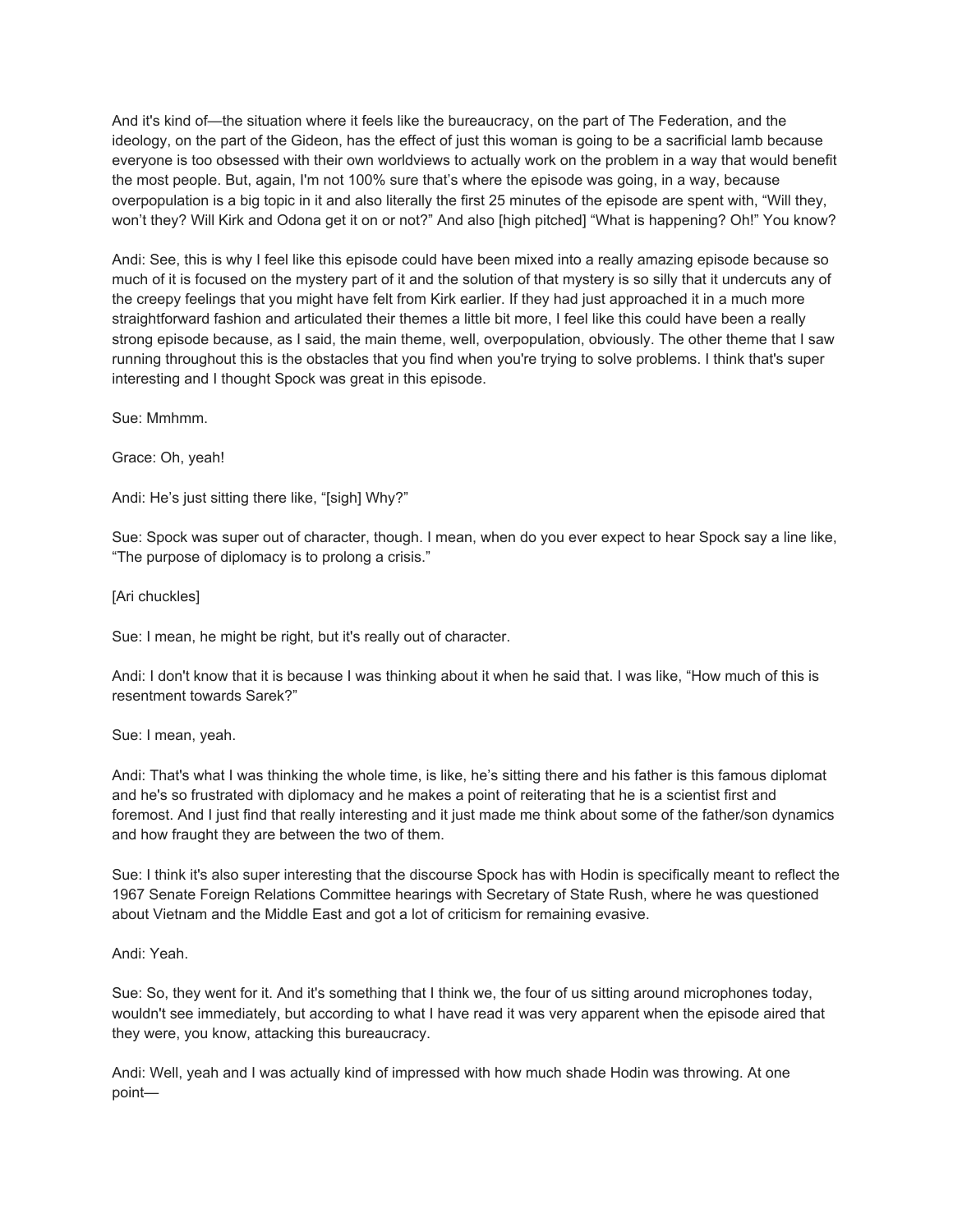Sue: "There's noise on the line."

[laughter]

Andi: Yeah he was like, "I'm so sorry you broke up. What was that?" It's pretty much like, "I'm going through a tunnel. [makes static sounds]"

[laughter]

Grace: Which you can totally see Kirk doing too.

Andi: Yeah, it did make me laugh, though. And it was funny to me that they didn't bother muting.

Sue: Yeah!

Andi: When they're like, "I don't know how you stand this guy! He's infuriating!" and he's just sitting there.

[laughter]

Sue: But, Ari, to your point earlier about the intention of the writers. Again, *These Are the Voyages* says that, "Slavin and Adams developed the idea that the suffocating population growth on Gideon stemmed from a combination of pro-life attitudes taken to the extreme and an abundance of good health."

Andi: Hmm.

Grace: An abundance of good health is a weird problem to have.

Sue: But they were coming for pro-lifers.

Grace: Yeah.

Sue: And it's really interesting because the argument that Hodin gives to Kirk is a lot of the same stuff we hear today.

Grace: Yeah.

Sue: Like, "We value life too much to use contraception."

Grace: Mmhmm.

Sue: And then Kirk's response is, "Yet, you can kill a young girl."

Andi: Yeah. The other thing, too, is that—something that's always interested me and it goes back to this whole policy versus outcome thing I was talking about—is that if the outcome that you want is, say, less abortions. If that is the outcome you want, then the pro-life movement is implementing policies that directly contradict their outcome.

Grace: Mmhmm.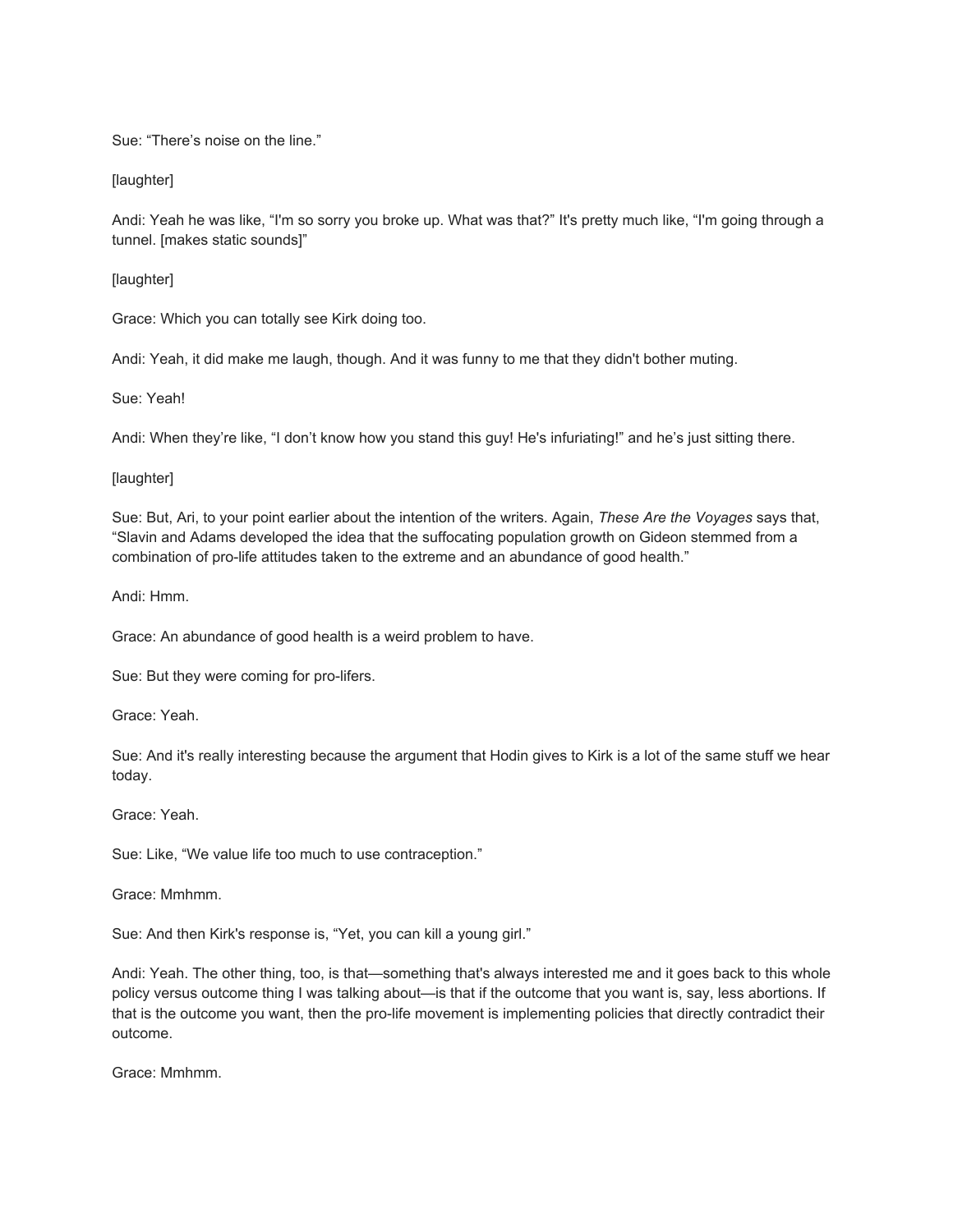Andi: So, if you are a person that wants less abortions, you want more Planned Parenthood. You want more birth control. You want all of these things that are proven to reduce the abortion rate. And yet, when it comes down to it, they're pushing stuff like abstinence only education, which in the end, ends up with more abortion.

Grace: Because it doesn't work.

Andi: Exactly. So, it's a super frustrating thing because it's like, if you're trying to have this outcome then you should work backwards to, "What are the things that we can do that will end in this outcome?" And they're doing it completely backward. It's like, if you want to strip the moral argument out of it, you're making policy mistakes. Basic ones. So, that has always been interesting to me.

And when I would work on campaigns, when you're going on "doors" and you're knocking on doors and trying to convince people to vote for your candidate, or your issue, or whatever, whenever abortion came up this is always the thing that I was like, "Do you want less abortions? Or do you want more abortions? Because these are the policies that lower the abortion rates." And sometimes people are blinded by their emotion, or what they consider their moral argument, and it results in something totally opposite of what they say that they want. But then you run into, is what they say they want, really what they want? Or is their goal something else that they won't say? Say, controlling female sexuality. So...

Ari: Yeah, it's very complicated, because a lot of the time people—I mean, especially when you're talking about everyday people, right? When you're not talking about campaigners, or politicians, or ideologues, when you're just talking regular folk, a lot of people don't know what they want. They don't don't fully know what are the very specific, granular reasons for their ideology, right? It's like you were saying, there's the emotional argument of someone. Someone says, "I see a fetus as a baby. This is murder." But then they don't actually—they haven't had the chance or the time in their lives, or disposition to look into it, or think about it further, or it has not impacted their lives in particular. And that's when it becomes really, really difficult, I think. Because it's the thing that makes ideology, political ideology, so difficult sometimes to break down, is that it's political ideology is very good at disguising itself as reality, instead of a political interpretation of the world.

Grace: It's the whole mixing of opinions and saying that they are facts.

Ari: Yeah, I use a very, very specific definition of ideology when I'm talking about this, which is a very very specific one, which basically is about political ideologies that attempt to direct people in a certain way. And so they do that by obfuscating the real situation, the real conditions in the real world. So, what you're saying is, if you want less abortions, really what you should be doing is funding more Planned Parenthood. But this makes no sense and in that anti-choice worldview, because it's a moralistic one that is, in the end, it's about control and not about actual health and well-being.

Sue: Absolutely. I don't really have basis for comparison, but I know in the US, we tend to think of the pro-life movement as a strictly religious movement. And I know it's not, but that is a big part of it. And the religious aspect of it, at least from the Christian, right, which I can speak to having been raised in it, is that it's not just like, "We want babies," it's like, "You can't have an abortion," but it's also, "You shouldn't be having sex."

Andi: Right.

Sue: At all. So, this abstinence only form of health education, reproductive education, is—

Grace: Which, time and again has proven to be ineffective.

Sue: Right, but it's a method of control, right?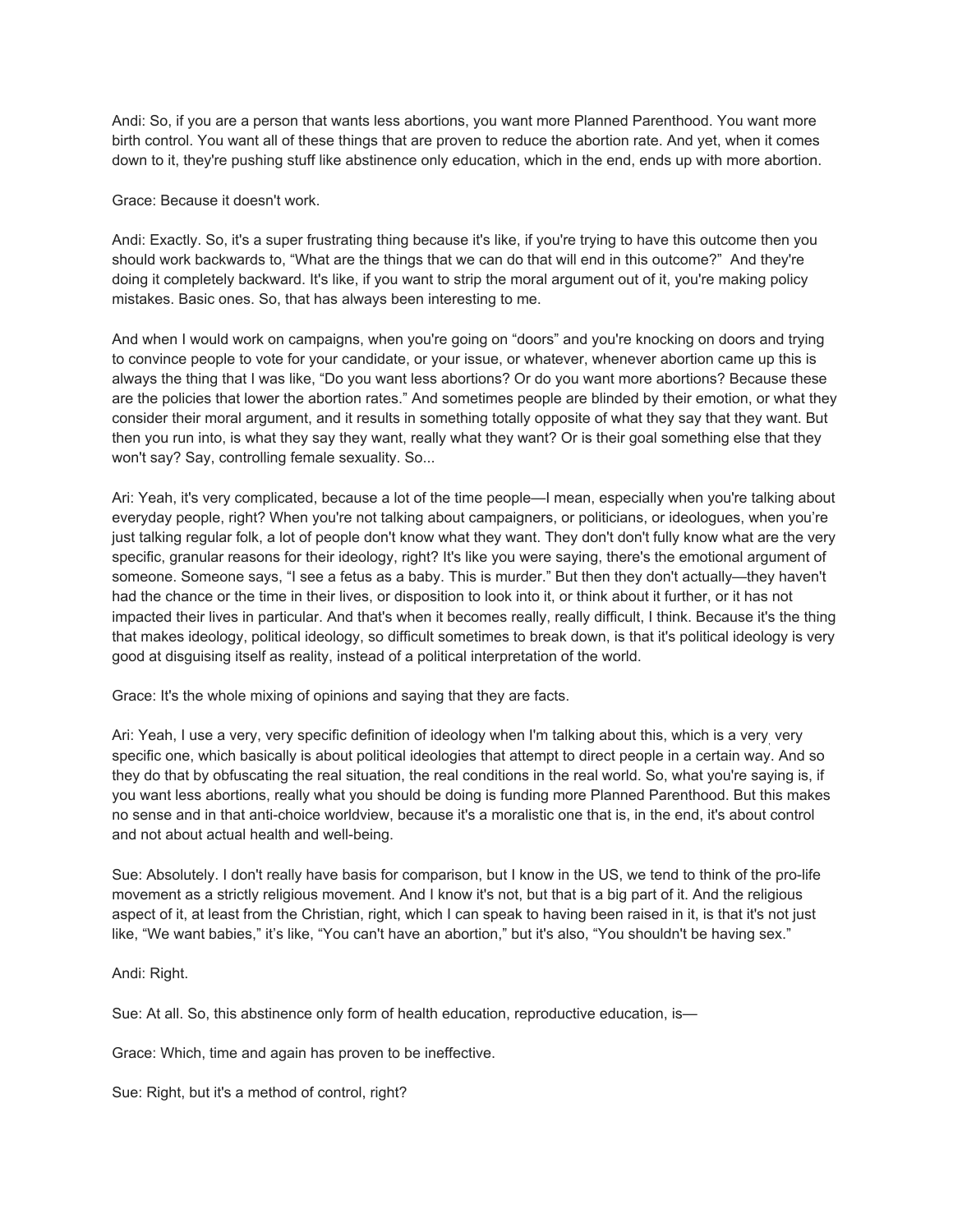## Andi: Right.

Sue: And it's obvious if a woman gets pregnant. Cis men can't get pregnant. So, it comes down on being more restrictive to women. And then the idea of, "Well, you shouldn't be having sex, anyway," is like, "therefore you don't need condoms or other kinds of contraception or the pill because you know, if you're on the pill you're clearly promiscuous and that's bad." It's this very conservative, Christian, religion-based worldview. And then as soon as the baby is born, the same worldview is like, "Well, you don't deserve welfare. You don't deserve government help."

Grace: All about protecting the baby up until it leaves your body.

Sue: Right.

Grace: Then it's your problem.

Sue: And it's the same thing we see in the philosophy of the Gideons, right? "We love life so much that we can't stop having babies, but let's kill all our young people because we're overpopulated."

Ari: You know, there's something else. I was watching this with my friend and while we were watching we were saying it's the difference between an ideology that is obsessed, kind of fetishizes the idea of life, versus actually caring about the quality of that life, like what life actually means. And instead it's all about this fetishized idea of what the concept of life is, and pursuing that to such an extreme that it actually massively harms people.

Grace: Well said.

Andi: Another thing that I wanted to point out is that at the very beginning, one of the things that Hodin says when he is saying that they won't allow people on their planet, is that they consider other races to be violent.

Grace: Hmm!

Andi: It made me think about what they consider violence and how we talk about violence and kindness and mistake it—so to me, him infecting his daughter and letting her die and then infecting vast swaths of the population is violence. That to me is violence, but to him the thing he—okay, here's a great example. When Kirk goes, "Oh, that's what my bruise is from." It's because they took his blood. He was like, "Yes, we didn't know how to do it and we harmed you. We're so sorry." To him, the violence was they left their proof. To me, the violence is—

Grace: They took his f—king blood!

[laughter]

Andi: Well, yeah but they violated his consent to, you know, do what he wants with his own body.

Grace: "Sorry we didn't steal your blood better."

[laughter]

Sue: His consent and his autonomy.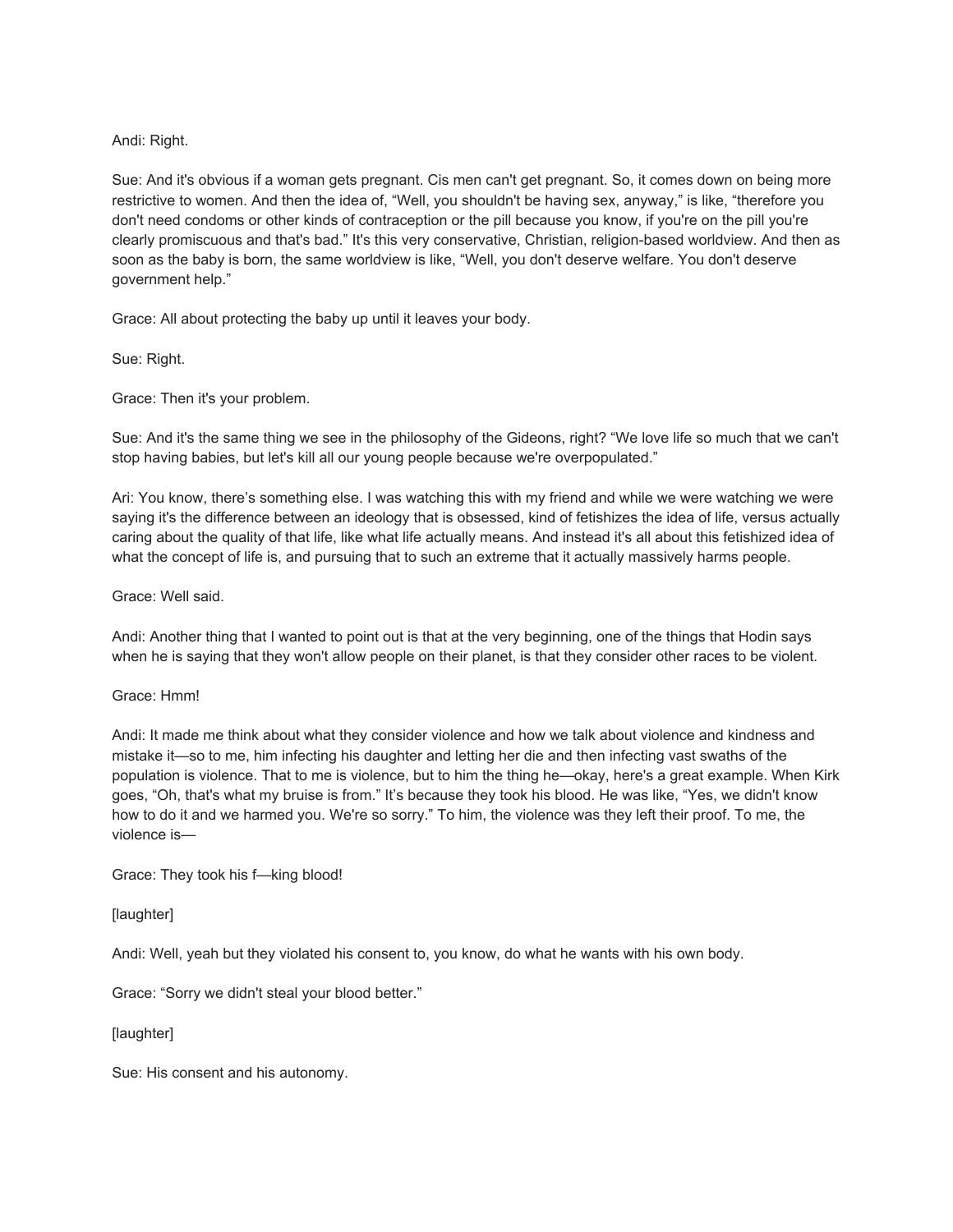Andi: Exactly. So, to me that is super telling. When you hear people talk about violence you'll notice—

Sue: They're talking about physical violence, physical harm.

Andi: Right, but also think about it in terms of when we're having discussions. People mistake kindness with niceness, with politeness, with civility, that sort of thing. They'll be like, "Oh, this was a really uncivil comment." But you could think of it with Samantha Bee and Ivonka, as an example, where Samantha Bee said something rude or vulgar, or whatever you might want to say, but Ivanka Trump is responsible for actual harm to people.

Grace: Yeah, the second you said mistaking politeness and civility for actual kindness, Ivanka was the first person who came to mind.

Andi: Exactly! So, Ivanka is very civil. She's very polite. She's very nice.

Grace: But she's a monster. She's a monster.

Andi: The policies that she's advocating for and the effect of her father's administration is of real harm. So, it's interesting to me the way they dress up their violence as civility and I find that really scary.

Ari: I find that interesting because that's something that I find myself talking about because I live in Scotland, which is part of the UK, and it's something that I find myself talking about; the issue of political violence and the issue of verbal… the very class dictated and racially dictated ways in which political communication is allowed to happen. And so it's like, on the one hand here in the UK you've had Nigel Farage, the former leader of UKIP, who can get on TV, and he's a despicable human being, but he speaks with a proper accent. He's actually quite rude, but, you know, he's a white guy that speaks with a certain accent and so he gets away with saying some things that are quite horrific.

The way that, in Britain in particular, there's this obsession in political discourse, with politeness and civility because there is an entire class based ideology that someone discussing politics has to be polite and proper and speak the Queen's English and all these sorts of nonsense. And it's this thing that Britain, especially England, exports as its worldview to the rest of the world, whereas England, the UK, has been guilty for massive atrocities. But they export this with this facade of, you know, cup of tea and politeness and the Queen and all this, you know what I mean?

Sue: We see that everywhere from TV to Facebook comments. "Well, I'm not going to listen to your valid points anymore because you were mean to me. And I said this terrible thing but I said it politely."

Ari: Yeah, and the thing is, if you live in the UK and you're not in, shall we say Oxford educated circles, you will know that the way that the culture is in working-class communities, in POC communities, communities where it's not… where people aren't rich, cursing here is very, very common and I would say, in my experience, is a bit more common than in the US, even. So, it's a very, very easy way for posh people to filter it, because curse words are such an intrinsic part of the way people communicate. And you can just completely lock them out of political conversations if they curse liberally, you know? And it's this really, really very obvious thing.

Andi: The other thing that this makes me think of is the way that—okay, so, people will say, "I'm just expressing my opinion," but their opinion is that a group of people deserves less rights, or something like that. And then when your response is, "F—ck off." Oh, well you're the one that's intolerant. You're the bad guy. [Ari laughs] There's actually a poem by this guy named Nizar Qabbani, he's Palestinian, that always makes me think of this when I'm thinking of this whole concept is that you're allowed to treat me poorly and harm me in my everyday life, but because you're doing it with a smile, I'm supposed to smile back, kind of thing.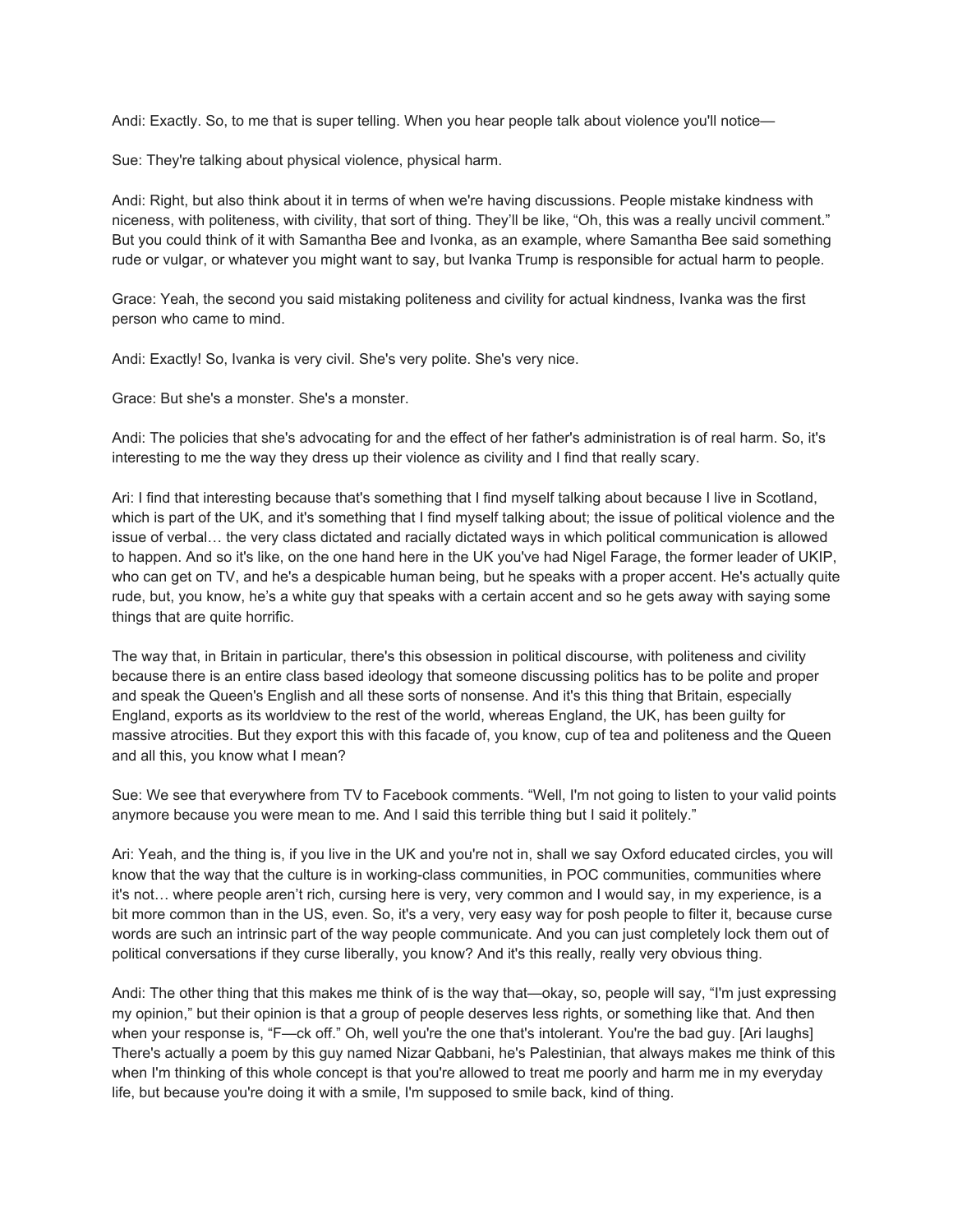And the phrase in the poem is, "If you cannot spit upon the knife that is stabbing you, you are in exile." And the idea is they're literally harming you. They're stabbing you with their knife, but you're not supposed to spit back.

Grace: Yeah. How dare you try to defend yourself?

Sue: Mmhm.

Andi: Exactly. And I find that to be something that comes into mind whenever we're talking about this sort of stuff. If you can't spit upon the knife that is stabbing you, that's when you know that that's true oppression. Of course it was a Palestinian poet that managed to put that so perfectly.

#### Ari: Yeah.

Andi: So, anyway, this is why I wanted to talk about this episode, actually, though. Because a lot of the actual episode is silly as hell, but some of the issues it makes me think of are so deep and that violence one really made me go, "Wow. Let's think about that." Because his version of violence and my version of violence are very different. And his version of kindness and life and my version of kindness and life are very different.

Sue: We have one more issue, which is the concept of the right to die.

Andi: Ah, yeah.

Sue: So, it's kind of where everything else was sort of related. This one is, I think not as much, but for the most part we have Odona saying over and over again, after she gets ill, that this is her choice and she's not afraid. And, you know, Kirk wants to provide medical care and he's even asking her, "If you would just allow me to treat you." And then she eventually loses consciousness and that's when they just take her back to the Enterprise, without her consent, to cure her.

Andi: Yep.

Grace: They pretty much violate her DNR.

Andi: Yeah, and she's happy about it.

Sue: Mmhm!

Ari: Yeah and there's that scene [laughs] at the end where she's like, "Oh," you know, "how can you look at me? You should be disgusted by me because I tricked you." And Kirk says something like, "Oh, well, you know, considering that you tricked me, the least you should let me do is look at you." [Grace groans] And when we were watching that—with my friend, my friend is this guy, you know—and we both immediately, we're both like, "Eww! Ugh! Gross!" [all laughing] and then he offers his arm and she's really charmed and then I'm like, "No, ugh! Dump him!"

#### Grace: You can do better!

Ari: Yeah, that's one of those things, you know, that happens a lot. I mean it even happens in **Next Gen**, I think. Like, you're watching it and there's something really progressive going on, a really interesting conversation, and then the show reminds you of when it was made and by whom. [laughs]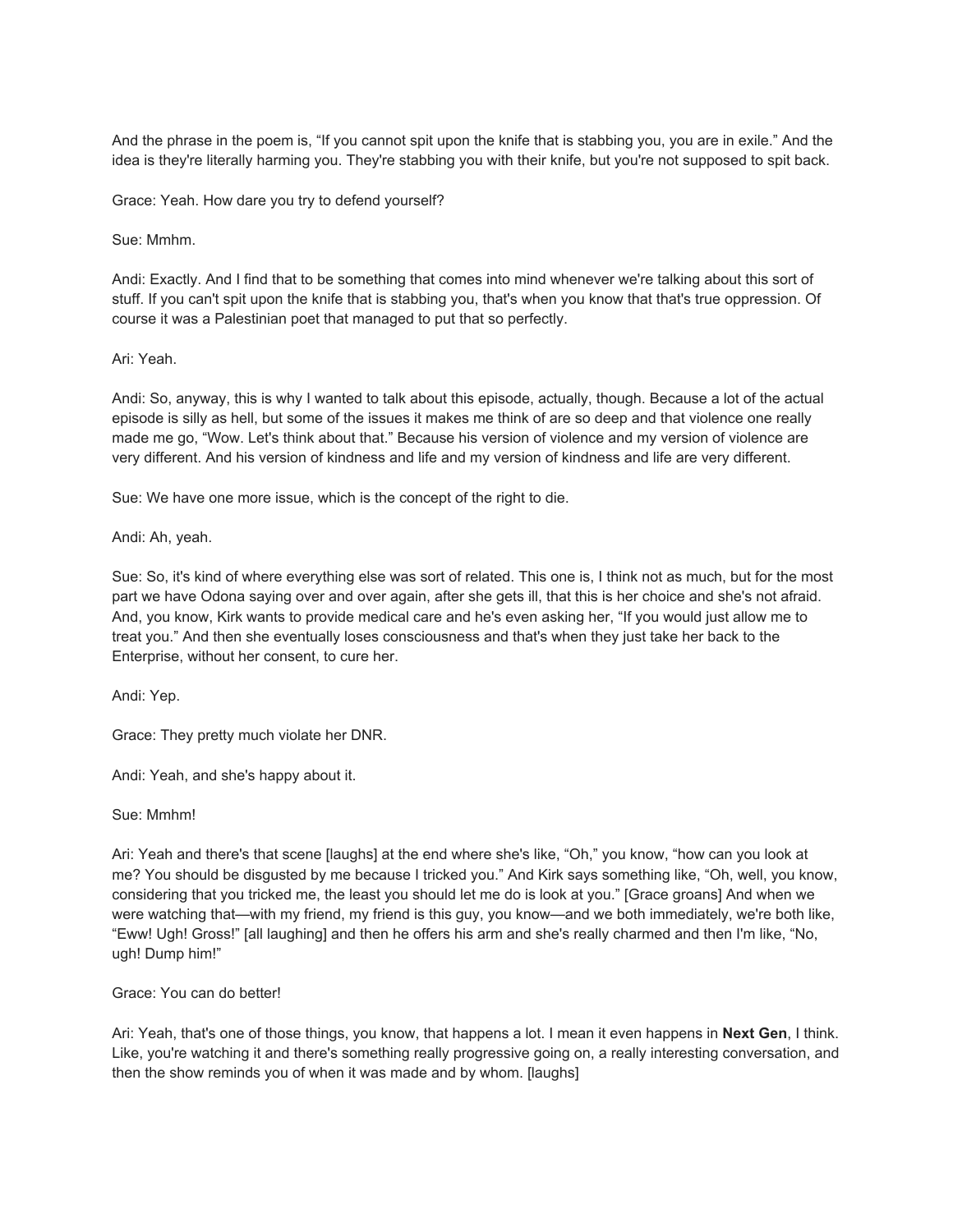#### Grace: Yep!

Sue: I mean, the right to die is getting to be a bigger and bigger issue. I'm reminded of the Terry Pratchett documentary that he made before he passed called *Choosing to Die.* Really quick, in case that name is not familiar, Terry Pratchett was a fantasy author. He wrote the **Discworld** series and was diagnosed several years ago, probably about 10 years ago, with a form of Alzheimer's that was getting progressively worse. And from that time he started looking into, basically euthanasia. He didn't want to live if he couldn't—if his brain didn't function the way he wanted it to. And that was, you know, illegal in the UK. It's illegal in other places in Europe. And he became a real advocate for this right to die movement and I highly recommend the documentary. It is, even if you don't necessarily agree with it, it's just very interesting, I think, to watch and get these opinions because it's something that's, sort of, really difficult to wrap your head around in a lot of ways, I think.

Ari: Yeah, I think it's very complicated on that side of things because I feel some of the bits that are forgotten, like the discourse on those discussions are the perspectives of disabled people, a lot of the time.

Grace: And a lot of the time it's disabled people who this exclusively affects, yes?

Ari: Yeah, so, it's complicated. It's one of those things where I just feel that it's a very nuanced kind of argument.

Sue: Absolutely. And that's, I think, why it has to be—why I'm not arguing anything. Yeah. No, I just think that discussion is best, in my opinion, for me to listen to by people who have a stake in it, if that makes sense. But, I mean, yeah, that's—the right to die issue was the last thing I had on my list. And it sort of just falls in line with what **Trek**, especially **TOS**, does all the time of, "Well, you think you know what's best for you, but really Kirk, Spock, and McCoy know what's best for you."

Ari: Mm…

Grace: Charming.

Andi: I also want to point out that this is one of the patented "Well, We Saved the Girl! Bye!" that I absolutely think are so funny from **The Original Series** where it's like everything was terrible, nothing was resolved and then it's like that tinkly music and they're on the bridge and they're like, "Well. That was fun. Let's leave now."

[Ari laughs]

Grace: "We out!"

Sue: [laughing] They saved the girl, but they're still sending her home to infect everyone else, but the pretty girl is going to live.

Andi: Yeah, I know. Oh, **TOS**. Such a gem. Seriously though, I really did like this episode much more on the re-watch than I did on the first one, just because it made me think about some cool stuff and took me into some interesting places, which is a good thing that I enjoy about **Trek**. But yeah, some of the decision making in this episode is questionable, at best. [laughs]

Grace: Mm, to say the least.

Ari: To say the least, oh my god. The thing that I get every time I watch an **Original Series** episode—even the really well regarded ones—there's always a very bizarre creative choice in an **Original Series** episode. The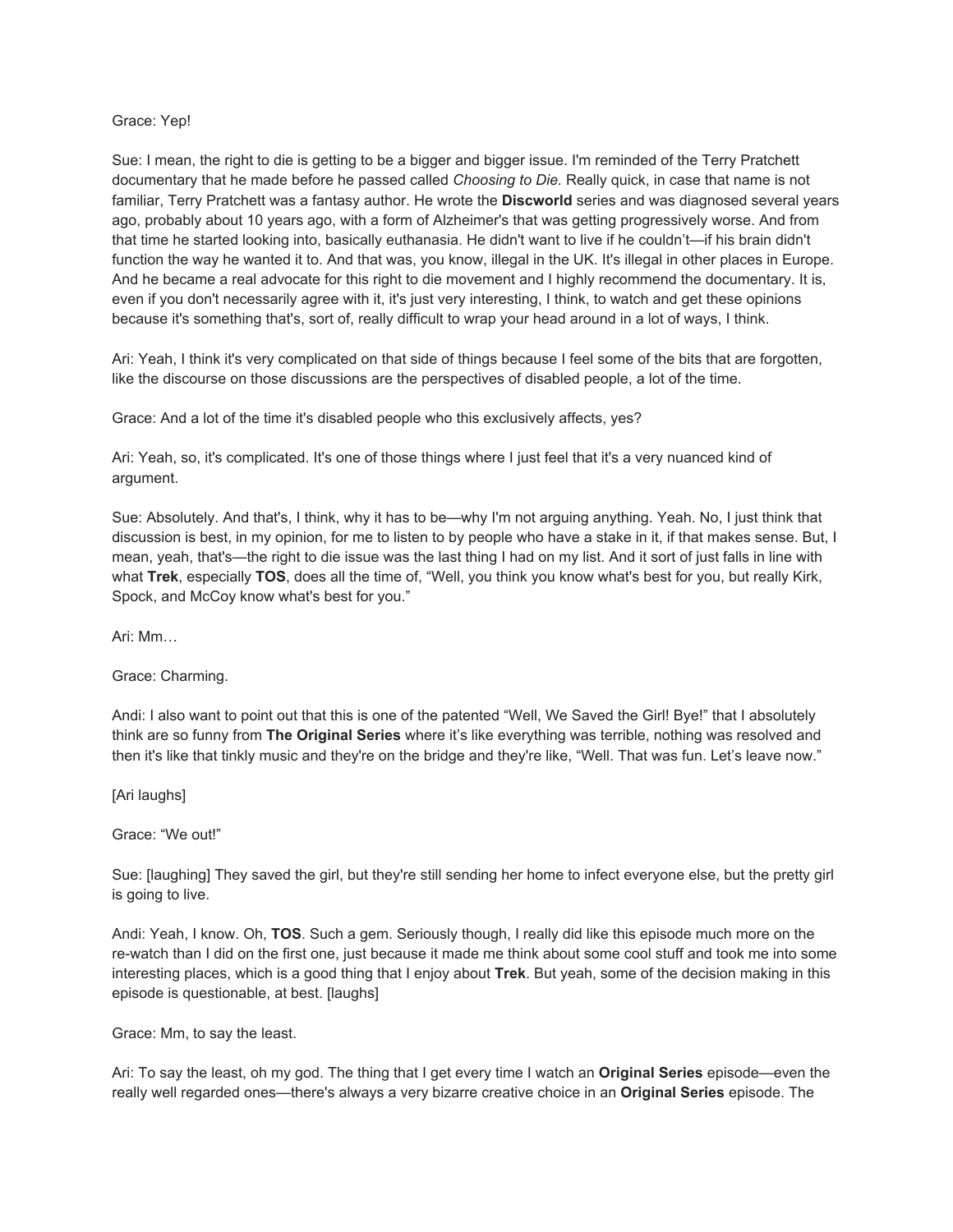one for this episode that lasts for five seconds and I completely hyper focused on, was when they first open communications with the Gideon, after Kirk has been beamed away, and when they first get them, you see the Gideon council chamber on the screen and they are behind this, sort of, cross hatch kind of fence because basically, the camera is from behind the fence. And then the shot changes and then when they're back to the Gideon it's actually a close up. And I'm like, "Do they have a camera that was between the fence?" [laughing] I was just like, "What??"

Andi: There's lots of zooming when it comes to security camera—the amount of footage type shots that actually are frames and zoom and stuff is pretty funny when you watch **TOS**.

Sue: There are a lot of odd shots especially in this episode.

Grace: There's just a lot of odd things in this episode.

Sue: We see Kirk from below, through a glass table. I think one of the shots of the bridge is shot from under the OPs station. [laughs] Why? Maybe to add to the creepiness factor?

Grace: Maybe to tell us that Kirk is someone we need to look up to...

[Sue groans and laughs]

Ari: It's weird. That one about the view screen when they turn it on and you're literally seeing them behind a fence that is really close to whatever the point of view camera is and I'm like, "But why, though?!"

[laughter]

Andi: But why? But why, though?

Sue: [amused] But why?

Ari: Oh, god. Well, you know that bit at the end where him and Hodin are talking and it's shot from below the glass table and I was like, "What? Why is this shot in this way?" it was really puzzling.

Sue: So, we did have one comment on our—I think it was Twitter—feed about this episode that was asking about the title. I could not find anything specific about that; why this was the choice, why they name this planet Gideon. I can tell you what I did find is that Gideon is the Hebrew word for destroyer or mighty warrior. So perhaps the mark of Gideon is like you have been chosen to die?

Andi: Or destroy.

Sue: Yeah.

Grace: Ooh, either way.

Ari: Gideon is a Biblical character?

Sue: Yes, he destroyed the statue of Baal. He freed the Israelites and led them away from worshiping false gods, but he turned down the opportunity to be the king of the Israelites.

Grace: Well, nothing good happens to kings of the Israelites, let's be honest.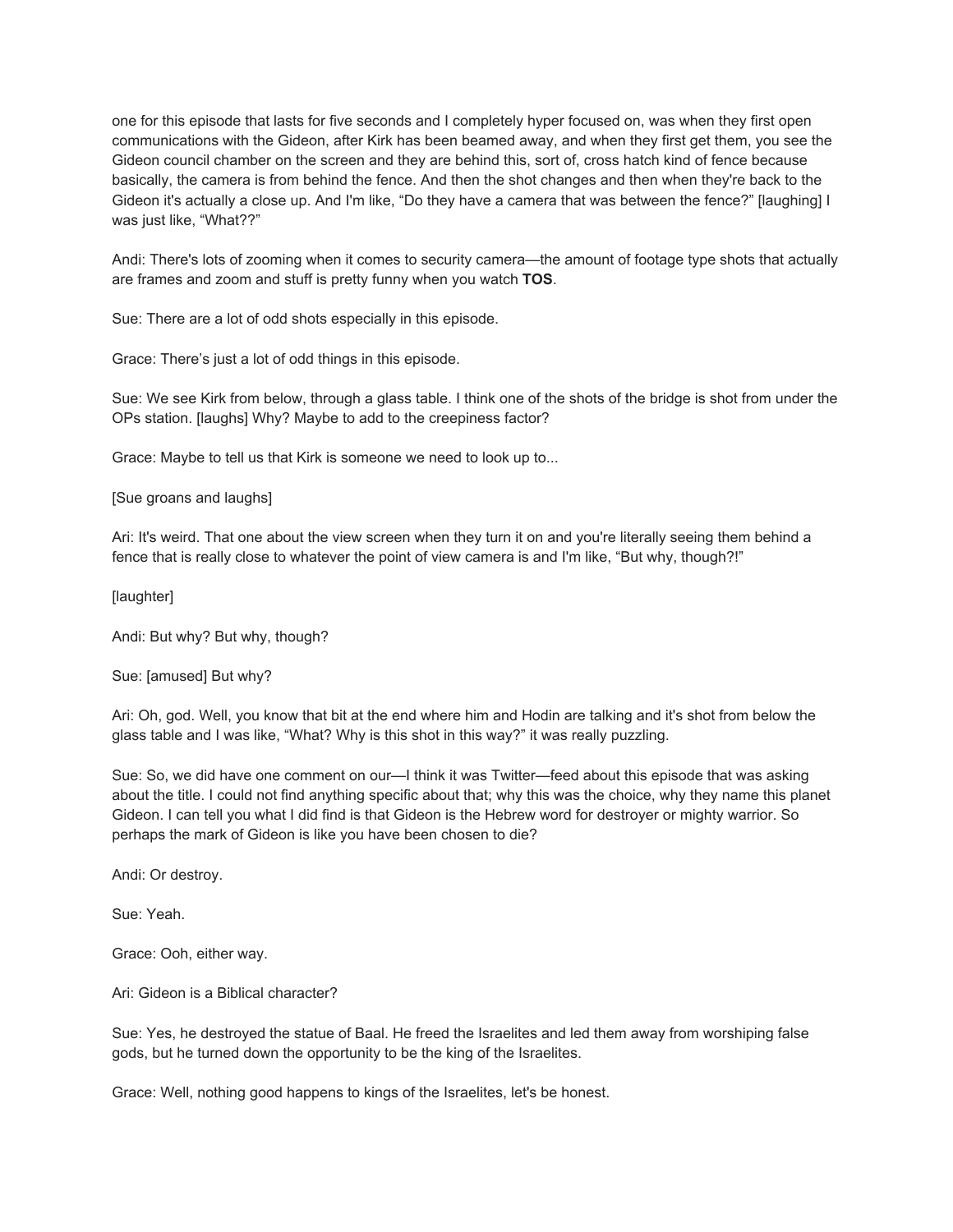Sue: I mean, true, but if you want to read more about Gideon his story is in Judges. The book of Judges, so sure. But yeah I just wanted to say that I went and tried to find an answer and that's the best I found. So, does anybody else have any closing thoughts on *The Mark of Gideon*? Anything we didn't touch on or anything you would like to reiterate?

Grace: Well, I did see that in our notes we've got a quote from the writer Stanley Adams talking about this as a beehive society and I'm only just now getting, "Oh, that's why they got all those weird octagons in their decor and outfits."

Andi: Oh, yeah!

Sue: [laughs] Over their turtlenecks?

Grace: [laughs] Octagon turtlenecks! It's eight sides of awesome!

[laughter]

Ari: I did like the I like the polygon jumpers. Pretty good. Good, solid fashion choices. Every time you saw a close up shot of Hodin I was impressed by the eyebrow game.

Andi: [laughs] Yeah! I noticed that.

Ari: Wow. [laughs]

Grace: He looked like Brad Dourif wearing ridiculous facial hair makeup.

[laughter]

Andi: Yeah.

Ari: Yeah. I mean, I guess we didn't talk a lot about the pattern of Spock dealing with bureaucracy and it was just weird.

Grace: Which feels like an odd choice to have Spock be the person going up against bureaucracy.

Andi: Yeah, usually it's McCoy.

Grace: Yeah.

Sue: Hmm.

Ari: Yeah and McCoy's kind of like sitting there and basically everything that he says Spock is like, "Oh, yeah totally." You know what I mean? [laughter] Spock is like, "Oh, yeah I know buddy." And at one point McCoy is like, "What are we gonna do?" And Spock is like, "Well, you know, you've got to have hope." And I was like, "What? What is happening?"

Sue: That frustration line about prolonging a crisis, to me, is much more of a McCoy line than a Spock line.